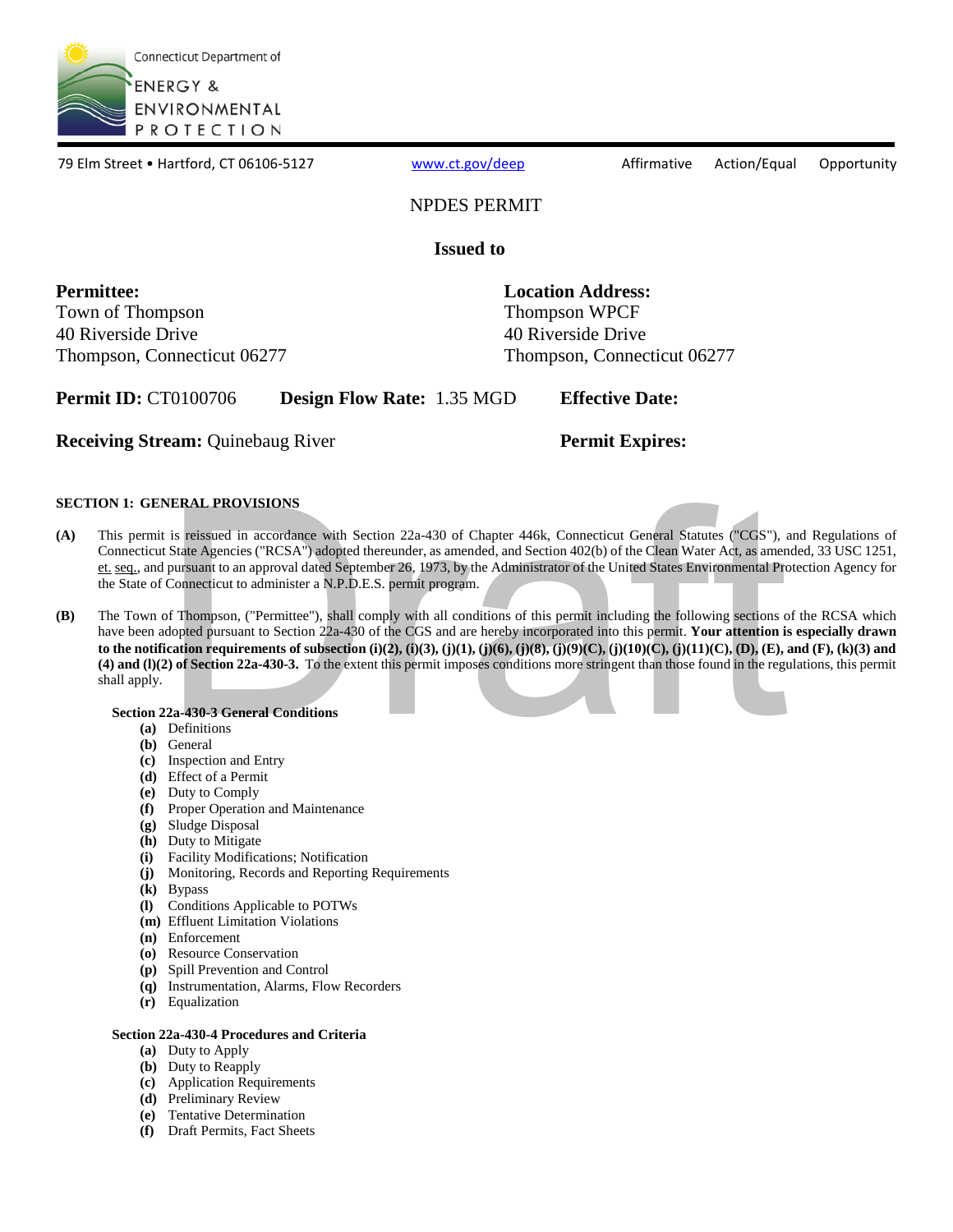- **(g)** Public Notice, Notice of Hearing
- **(h)** Public Comments
- **(i)** Final Determination
- **(j)** Public Hearings
- **(k)** Submission of Plans and Specifications. Approval.
- **(l)** Establishing Effluent Limitations and Conditions
- **(m)** Case-by-Case Determinations
- **(n)** Permit Issuance or Renewal
- **(o)** Permit or Application Transfer
- **(p)** Permit Revocation, Denial or Modification
- **(q)** Variances
- **(r)** Secondary Treatment Requirements
- **(s)** Treatment Requirements
- **(t)** Discharges to POTWs Prohibitions
- **(C)** Violations of any of the terms, conditions, or limitations contained in this permit may subject the Permittee to enforcement action including, but not limited to, seeking penalties, injunctions and/or forfeitures pursuant to applicable sections of the CGS and RCSA.
- **(D)** Any false statement in any information submitted pursuant to this Section of the permit may be punishable as a criminal offense under Section 22a-438 or 22a-131a of the CGS or in accordance with Section 22a-6, under Section 53a-157b of the CGS.
- **(E)** The Permittee shall comply with Section 22a-416-1 through Section 22a-416-10 of the RCSA concerning operator certification.
- that the actions taken by the Permittee pursuant to this permit will result in compliance or prevent or abate pollution. **(F)** No provision of this permit and no action or inaction by the Commissioner shall be construed to constitute an assurance by the Commissioner
- **(G)** Nothing in this permit shall relieve the Permittee of other obligations under applicable federal, state and local law.
- **(H)** An annual fee shall be paid for each year this permit is in effect as set forth in Section 22a-430-7 of the RCSA. As of October 1, 2009 the annual fee is \$ **2367.50**.

### **SECTION 2: DEFINITIONS**

- (A) **(A)** The definitions of the terms used in this permit shall be the same as the definitions contained in Section 22a-423 of the CGS and Section 22a-430-3(a) and 22a-430-6 of the RCSA, except for **"**Composite**"** and **"**No Observable Acute Effect Level (NOAEL)**"** which are redefined below. ions taken by the Permittee pursuant to this permit will result in compliance or prevent or abate pollution.<br>
this permit shall relieve the Permittee of other obligations under applicable federal, state and local law.<br>
iee
- **(B)** In addition to the above, the following definitions shall apply to this permit:

**"------"** in the limits column on the monitoring tables in Attachment 1 means a limit is not specified but a value must be reported on the DMR, MOR, and/or the ATMR.

 **"Average Monthly Limit"** means the maximum allowable "Average Monthly Concentration" as defined in Section 22a-430-3(a) of the RCSA when expressed as a concentration (e.g. mg/l); otherwise, it means "Average Monthly Discharge Limitation" as defined in Section 22a-430-3(a) of the RCSA.

**"Bi-Weekly"** in the context of any sampling frequency, shall mean once every two weeks.

 **"Composite"** or **"(C)"** means a sample consisting of a minimum of eight aliquot samples collected at equal intervals of no less than 30 minutes and no more than 60 minutes and combined proportionally to flow over the sampling period provided that during the sampling period the peak hourly flow is experienced.

**"Critical Test Concentration"** or **"(CTC)"** means the specified effluent dilution at which the Permittee is to conduct a single-concentration Aquatic Toxicity Test.

 intervals of no more than sixty (60) minutes and combined proportionally to flow; or, a composite sample continuously collected over a full **"Daily Composite"** or **"(DC)"** means a composite sample taken over a full operating day consisting of grab samples collected at equal operating day proportionally to flow.

**"Daily Concentration"** means the concentration of a substance as measured in a daily composite sample, or, arithmetic average of all grab sample results defining a grab sample average.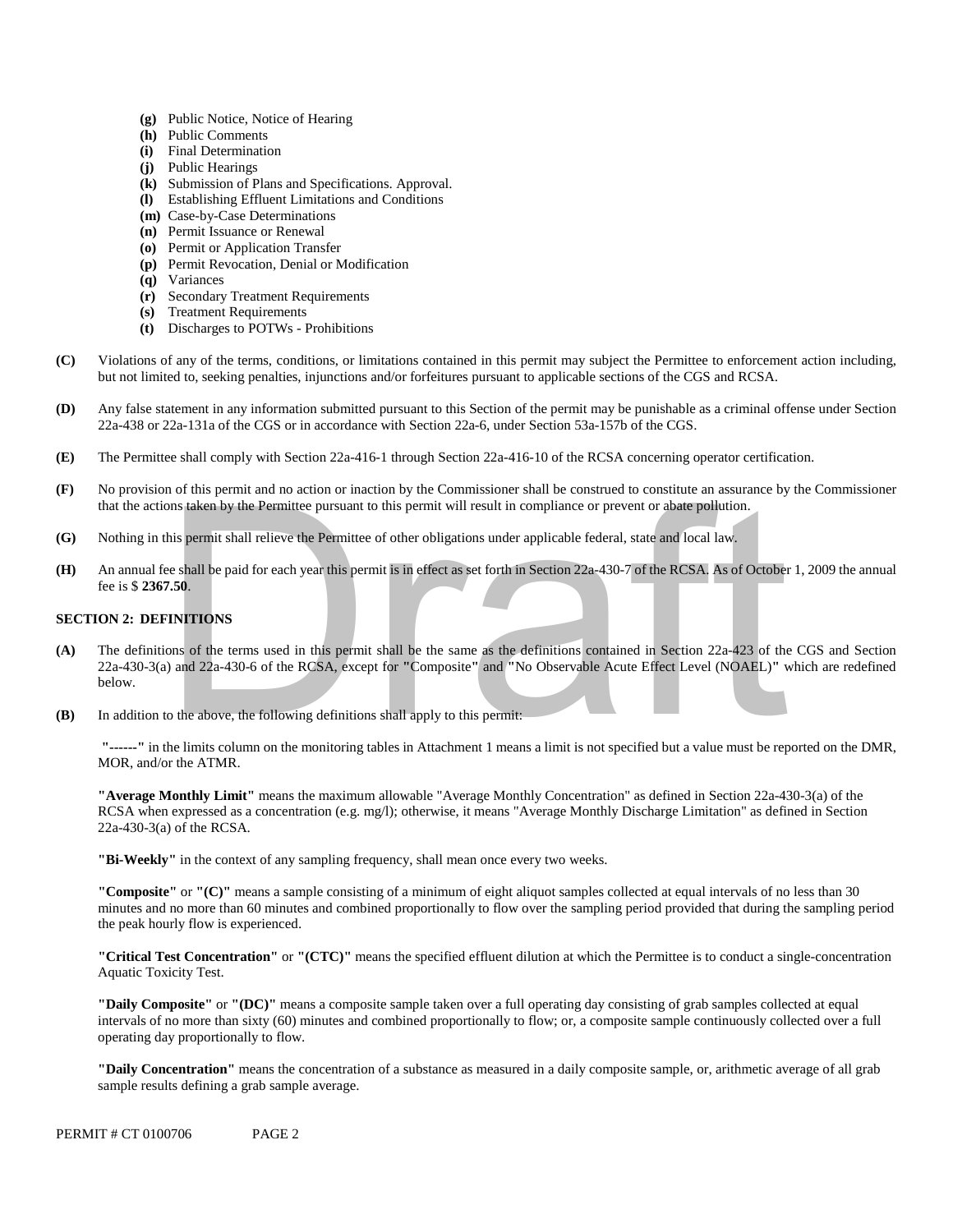**"Daily Quantity"** means the quantity of waste discharged during an operating day.

**"Geometric Mean"** is the **"**n**"**th root of the product of **"**n**"** observations.

**"Infiltration"** means water other than wastewater that enters a sewer system (including sewer system and foundation drains) from the ground through such means as defective pipes, pipe joints, connections, or manholes. Infiltration does not include, and is distinguished from, inflow.

 is distinguished from, infiltration. **"Inflow"** means water other than wastewater that enters a sewer system (including sewer service connections) from sources such as, but not limited to, roof leaders, cellar drains, yard drains, area drains, drains from springs and swampy areas, cross connections between storm sewers and sanitary sewers, catch basins, cooling towers, storm waters, surface runoff, street wash waters, or drainage. Inflow does not include, and

**"Instantaneous Limit"** means the highest allowable concentration of a substance as measured by a grab sample, or the highest allowable measurement of a parameter as obtained through instantaneous monitoring.

**"In-stream Waste Concentration"** or **"(IWC)"** means the concentration of a discharge in the receiving water after mixing has occurred in the allocated zone of influence.

"MGD" means million gallons per day.

 **"Maximum Daily Limit"** means the maximum allowable "Daily Concentration" (defined above) when expressed as a concentration (e.g. mg/l), otherwise, it means the maximum allowable "Daily Quantity" as defined above, unless it is expressed as a flow quantity. If expressed as a flow quantity it means **"**Maximum Daily Flow**"** as defined in Section 22a-430-3(a) of the RCSA.

**"Monthly Minimum Removal Efficiency"** means the minimum reduction in the pollutant parameter specified when the effluent average monthly concentration for that parameter is compared to the influent average monthly concentration.

**"NA"** as a Monitoring Table abbreviation means **"**not applicable**"**.

**"NR"** as a Monitoring Table abbreviation means **"**not required**"**.

**"No Observable Acute Effect Level"** or **"(NOAEL)"** means any concentration equal to or less than the critical test concentration in a single concentration (pass/fail) toxicity test, conducted pursuant to Section 22a-430-3(j)(7)(A)(i) of the RCSA, demonstrating 90% or greater survival of test organisms at the CTC. **Minimum Removal Efficiency**" means the minimum reduction in the pollutant parameter specified when the electration for that parameter is compared to the influent average monthly concentration.<br>
Monitoring Table abbreviati

**"Quarterly"** in the context of any sampling frequency, shall mean sampling is required in the months of March, June, September, and December.

 **"Range During Sampling"** or **"(RDS)"** as a sample type means the maximum and minimum of all values recorded as a result of analyzing each grab sample of; 1) a Composite Sample, or, 2) a Grab Sample Average. For those Permittee with pH meters that provide continuous monitoring and recording, Range During Sampling means the maximum and minimum readings recorded with the continuous monitoring device during the Composite or Grab Sample Average sample collection.

**"Range During Month"** or **"(RDM)"** as a sample type means the lowest and the highest values of all of the monitoring data for the reporting month.

**"Sanitary Sewage"** means wastewaters from residential, commercial and industrial sources introduced by direct connection to the sewerage collection system tributary to the treatment works including non-excessive inflow/infiltration sources.

**"Semi-Annual"** in the context of any sampling frequency, shall mean the sample must be collected in the months of June and December.

**"Twice per Month"** in the context of any sampling frequency, mean two samples per calendar month collected no less than 12 days apart.

**"ug/l"** means micrograms per liter

**"Work Day"** in the context of a sampling frequency means, Monday through Friday excluding holidays.

#### **SECTION 3: COMMISSIONER'S DECISION**

PERMIT # CT 0100706 PAGE 3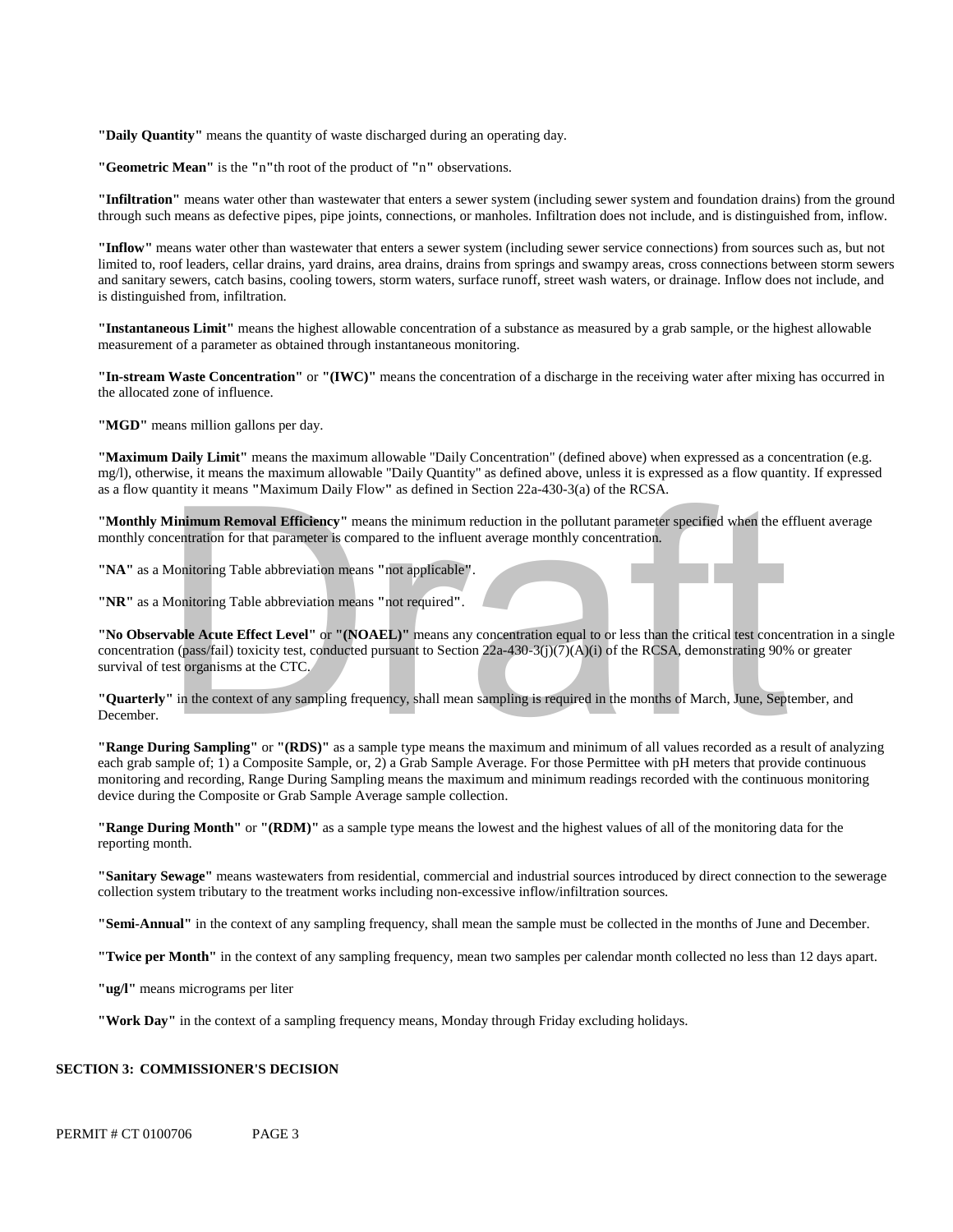- existing system to treat the discharge will protect the waters of the state from pollution. The Commissioner's decision is based on application #201700764 for permit reissuance received on April 24, 2017 and the administrative record established in the processing of that application. **(A)** The Commissioner of Energy and Environmental Protection ("Commissioner") has issued a final decision and found continuance of the
- **(B)** The Commissioner hereby authorizes the Permittee to discharge in accordance with the provisions of this permit, the above referenced associated with, this permit. application, and all approvals issued by the Commissioner or his authorized agent for the discharges and/or activities authorized by, or
- appropriate effluent limitations, schedules of compliance, or other provisions which may be authorized under the Federal Clean Water Act or **(C)** The Commissioner reserves the right to make appropriate revisions to the permit, if required after Public Notice, in order to establish any the CGS or regulations adopted thereunder, as amended. The permit as modified or renewed under this paragraph may also contain any other requirements of the Federal Clean Water Act or CGS or regulations adopted thereunder which are then applicable.

### **SECTION 4: GENERAL LIMITATIONS AND OTHER CONDITIONS**

- **(A)** The Permittee shall not accept any new sources of non-domestic wastewater conveyed to its POTW through its sanitary sewerage system or by any means other than its sanitary sewage system unless the generator of such wastewater; (a) is authorized by a permit issued by the Commissioner under Section 22a-430 CGS (individual permit), or, (b) is authorized under Section 22a-430b (general permit), or, (c) has been issued an emergency or temporary authorization by the Commissioner under Section 22a-6k. All such non-domestic wastewaters shall be processed by the POTW via receiving facilities at a location and in a manner prescribed by the Permittee which are designed to contain and control any unplanned releases.
- **(B)** No new discharge of domestic sewage from a single source to the POTW in excess of 50,000 gallons per day shall be allowed by the Permittee until the Permittee has notified in writing the Connecticut Department of Energy and Environmental Protection, Bureau of Water Protection and Land Reuse, Water Planning and Management Division, Municipal Wastewater Section, 79 Elm Street, Hartford, CT 06106- 5127 of said new discharge.
- **(C)** The Permittee shall maintain a system of user charges based on actual use sufficient to operate and maintain the POTW (including the collection system) and replace critical components.
- **(D)** The Permittee shall maintain a sewer use ordinance that is consistent with the Model Sewer Ordinance for Connecticut Municipalities prepared by the Department of Energy and Environmental Protection. The Commissioner of Energy and Environmental Protection alone may authorize certain discharges which may not conform to the Model Sewer Ordinance.
- **(E)** No discharge from the permitted facility beyond any zone of influence shall contain or cause in the receiving stream a visible oil sheen, floating solids, visible discoloration, or foaming beyond that which may result from a discharge from a permitted facility and none exceeding levels necessary to maintain all designated uses. and Land Reuse, Water Planning and Management Division, Municipal Wastewater Section, 79 Elm Street, Hart<br>the whischarge.<br>tee shall maintain a system of user charges based on actual use sufficient to operate and maintain t
- **(F)** No discharge from the permitted facility shall cause acute or chronic toxicity in the receiving water body beyond any Zone Of Influence (ZOI) specifically allocated to that discharge in this permit.
- **(G)** The Permittee shall maintain an alternate power source adequate to provide full operation of all pump stations in the sewerage collection system and to provide a minimum of primary treatment and disinfection at the water pollution control facility to insure that no discharge of untreated wastewater will occur during a failure of a primary power source.
- **(H)** The average monthly effluent concentration shall not exceed 15% of the average monthly influent concentration for BOD5 and Total Suspended Solids for all daily composite samples taken in any calendar month.
- **(I)** Any new or increased amount of sanitary sewage discharge to the sewer system is prohibited where it will cause a dry weather overflow or exacerbate an existing dry weather overflow.
- **(J)** Sludge Conditions
	- **(1)** The Permittee shall comply with all existing federal and state laws and regulations that apply to sewage sludge use and disposal practices, including but not limited to 40 CFR Part 503.
	- **(2)** If an applicable management practice or numerical limitation for pollutants in sewage sludge more stringent than existing federal and state regulations is promulgated under Section 405(d) of the Clean Water Act (CWA), this permit shall be modified or revoked and reissued to conform to the promulgated regulations.
	- **(3)** The Permittee shall give prior notice to the Commissioner of any change(s) planned in the Permittee' sludge use or disposal practice. A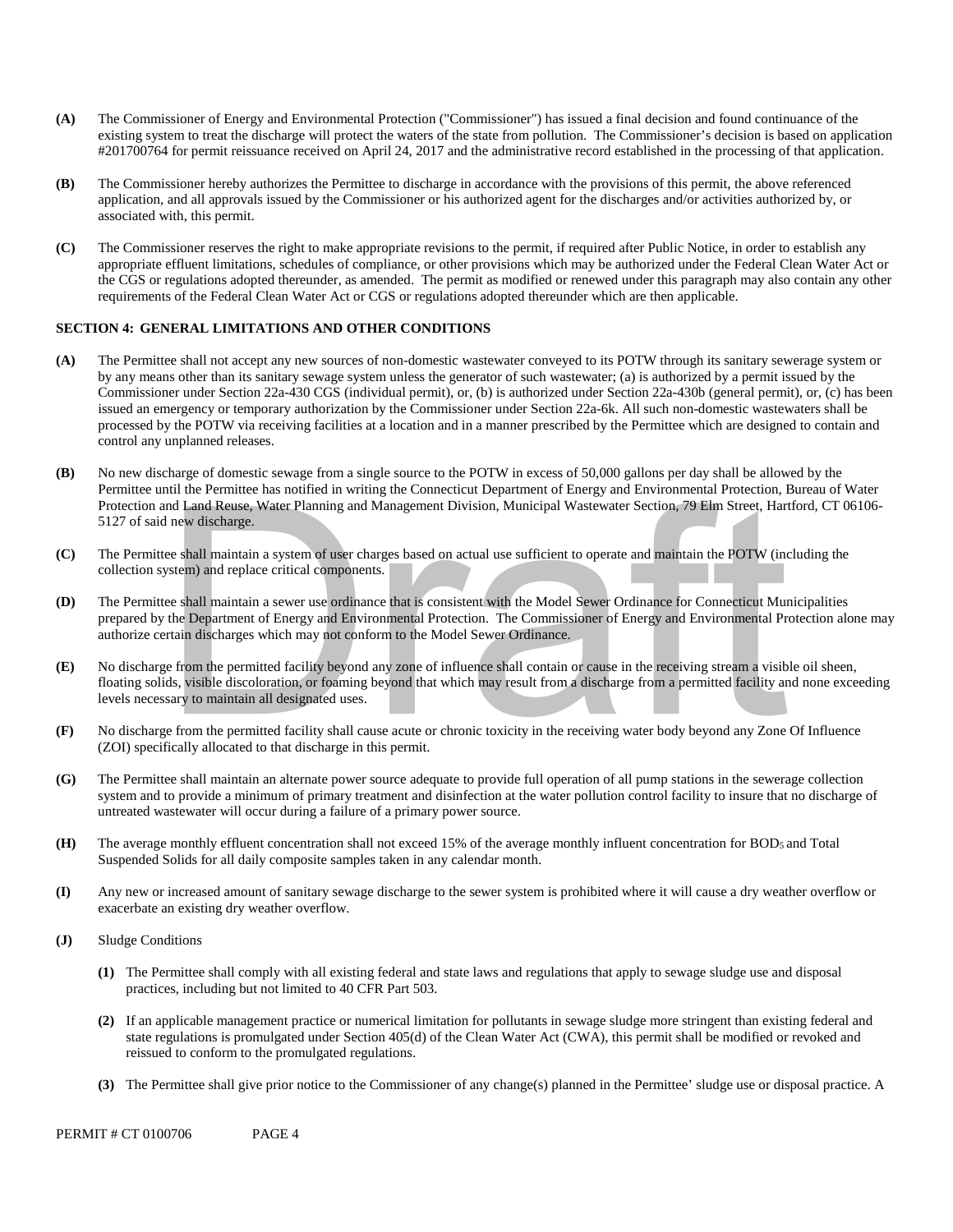change in the Permittee' sludge use or disposal practice may be a cause for modification of the permit.

- **(4)** Testing for inorganic pollutants shall follow "Test Methods for Evaluating Solid Waste, Physical/Chemical Methods", EPA Publication SW-846 as updated and/or revised.
- **(K)** This permit becomes effective on the 1<sup>st</sup> day of the month following the date of signature of the Commissioner or designee.
- **(L)** When the arithmetic mean of the average daily flow from the POTW for the previous 180 days exceeds 90% of the design flow rate, the Permittee shall develop and submit within one year, for the review and approval of the Commissioner, a plan to accommodate future increases in flow to the plant. This plan shall include a schedule for completing any recommended improvements and a plan for financing the improvements.
- **(M)** When the arithmetic mean of the average daily BOD5 or TSS loading into the POTW for the previous 180 days exceeds 90% of the design load rate, the Permittee shall develop and submit for the review and approval of the Commissioner within one year, a plan to accommodate future increases in load to the plant. This plan shall include a schedule for completing any recommended improvements and a plan for financing the improvements.
- **(N)** On or before July 31st of each calendar year the main flow meter shall be calibrated by an independent contractor in accordance with the manufacturer's specifications. The actual record of the calibration shall be retained onsite and, upon request, the Permittee shall submit to the Commissioner a copy of that record.
- **(O)** The Permittee shall operate and maintain all processes as installed in accordance with the approved plans and specifications and as outlined in or fail to operate any of the aforementioned processes without the written approval of the Commissioner. the associated operation and maintenance manual. This includes but is not limited to all preliminary treatment processes, primary treatment processes, recycle pumping processes, anaerobic treatment processes, anoxic treatment processes, aerobic treatment processes, flocculation processes, effluent filtration processes or any other processes necessary for the optimal removal of pollutants. The Permittee shall not bypass effluent filtration processes or any other processes necessary for the optimal removal of pollutants. The Permitte<br>erate any of the aforementioned processes without the written approval of the Commissioner.<br>tee is hereby a
- **(P)** The Permittee is hereby authorized to accept septage at the treatment facility; or other locations as approved by the Commissioner.
- **(Q)** The temperature of any discharge shall not increase the temperature of the receiving stream above 85ºF, or, in any case, raise the normal temperature of the receiving stream more than 4ºF beyond the permitted zone of influence.

### **SECTION 5: SPECIFIC EFFLUENT LIMITATIONS AND MONITORING REQUIREMENTS**

- restricted by, and shall be monitored in accordance with Tables A through F incorporated in this permit as Attachment 1. **(A)** The discharge(s) shall not exceed and shall otherwise conform to the specific terms and conditions listed in this permit. The discharge is
- in this permit as Attachment 2. **(B)** The Permittee shall monitor the performance of the treatment process in accordance with the Monthly Operating Report (MOR) incorporated

### **SECTION 6: SAMPLE COLLECTION, HANDLING and ANALYTICAL TECHNIQUES**

- $(A)$ **(A)** Chemical Analysis
	- been approved in writing pursuant to 40 CFR 136.4 or as provided in Section 22a-430-3-(j)(7) of the RCSA. Chemicals which do not **(1)** Chemical analyses to determine compliance with effluent limits and conditions established in this permit shall be performed using the methods approved pursuant to the Code of Federal Regulations, Part 136 of Title 40 (40 CFR 136) unless an alternative method has have methods of analysis defined in 40 CFR 136 or the RCSA shall be analyzed in accordance with methods specified in this permit.
	- **(2)** All metals analyses identified in this permit shall refer to analyses for Total Recoverable Metal, as defined in 40 CFR 136 unless otherwise specified.
	- **(3)** Grab samples shall be taken during the period of the day when the peak hourly flow is normally experienced.
	- **(4)** Samples collected for bacteriological examination shall be collected between the hours of 11 a.m. and 3 p.m. or at that time of day when the peak hourly flow is normally experienced. A chlorine residual sample must be taken at the same time and the results recorded.
	- chemical analyses for the parameters identified in Attachment 1, Table C. Analyses for these parameters must include check **(5)** The Minimum Levels specified below represent the concentrations at which quantification must be achieved and verified during the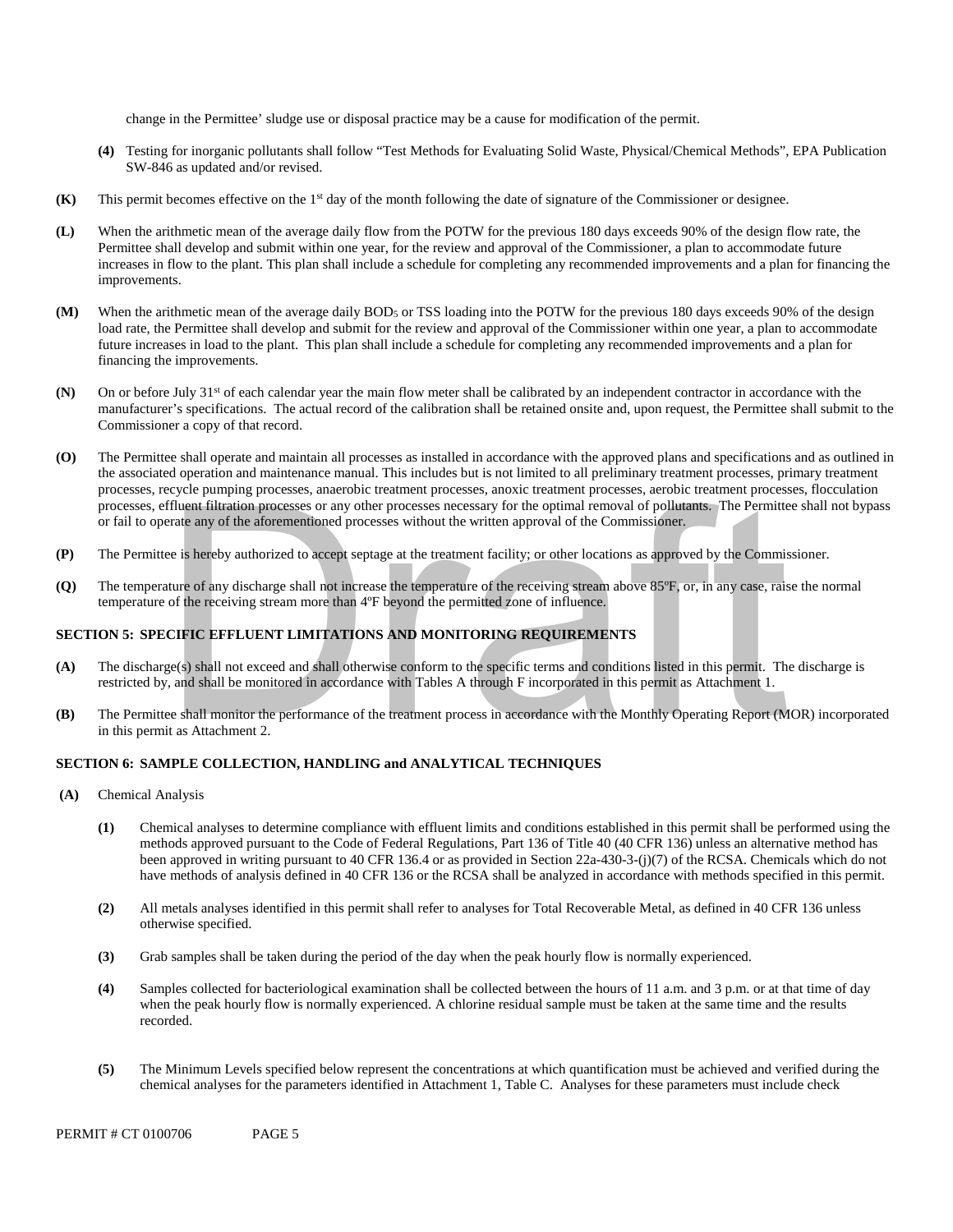standards within ten percent of the specified Minimum Level or calibration points equal to or less than the specified Minimum Level.

| Parameter                  | <b>Minimum Level</b>    |
|----------------------------|-------------------------|
| Aluminum                   | $0.050 \,\mathrm{mg}/l$ |
| Antimony, Total            | $0.010$ mg/l            |
| Arsenic, Total             | $0.005 \text{ mg/l}$    |
| Beryllium, Total           | $0.001$ mg/l            |
| Cadmium, Total             | $0.0005$ mg/l           |
| Chlorine, Total Residual   | $0.050 \text{ mg/l}$    |
| Chromium, Total            | $0.005$ mg/l            |
| Chromium, Total Hexavalent | $0.010$ mg/l            |
| Copper, Total              | $0.005$ mg/l            |
| Cyanide, Total             | $0.010 \text{ mg}/1$    |
| Iron, Total                | $0.040$ mg/l            |
| Lead, Total                | $0.005$ mg/l            |
| Mercury, Total             | $0.0002$ mg/l           |
| Nickel, Total              | $0.005$ mg/l            |
| Phosphorus, Total          | $0.10 \text{ mg}/1$     |
| Selenium, Total            | $0.005$ mg/l            |
| Silver, Total              | $0.002$ mg/l            |
| Thallium, Total            | $0.005$ mg/l            |
| Zinc, Total                | $0.020 \,\mathrm{mg}/l$ |
|                            |                         |

- **(6)** The value of each parameter for which monitoring is required under this permit shall be reported to the maximum level of accuracy and precision possible consistent with the requirements of this Section of the permit.
- **(7)** Effluent analyses for which quantification was verified during the analysis at or below the minimum levels specified in this Section and which indicate that a parameter was not detected shall be reported as "less than x" where 'x' is the numerical value equivalent to the analytical method detection limit for that analysis. precision possible consistent with the requirements of this Section of the permit.<br>
uent analyses for which quantification was verified during the analysis at or below the minimum levels specified<br>
which indicate that a pa
- **(8)** Results of effluent analyses which indicate that a parameter was not present at a concentration greater than or equal to the Minimum Level specified for that analysis shall be considered equivalent to zero (0.0) for purposes of determining compliance with effluent limitations or conditions specified in this permit.
- **(B)** Acute Aquatic Toxicity Test
	- **(1)** Samples for monitoring of Acute Aquatic Toxicity shall be collected and handled as prescribed in "Methods for Measuring the Acute Toxicity of Effluents and Receiving Waters to Freshwater and Marine Organisms" (EPA-821-R-02-012).
		- Samples shall be held at 0 6ºC until Acute Aquatic Toxicity testing is initiated. **(a)** Composite samples shall be chilled as they are collected. Grab samples shall be chilled immediately following collection.
		- **(b)** Effluent samples shall not be dechlorinated, filtered, or, modified in any way, prior to testing for Acute Aquatic Toxicity unless specifically approved in writing by the Commissioner for monitoring at this facility. Facilities with effluent dechlorination and/or filtration designed as part of the treatment process are not required to obtain approval from the Commissioner.
		- **(c)** Samples shall be taken at the final effluent for Acute Aquatic Toxicity unless otherwise approved in writing by the Commissioner for monitoring at this facility.
		- **(d)** Chemical analyses of the parameters identified in Attachment 1, Table C shall be conducted on an aliquot of the same sample tested for Acute Aquatic Toxicity.
			- **(i)** At a minimum, pH, specific conductance, total alkalinity, total hardness, and total residual chlorine shall be measured in the effluent sample and, during Acute Aquatic Toxicity tests, in the highest concentration of the test and in the dilution (control) water at the beginning of the test and at test termination. If total residual chlorine is not detected at test initiation, it does not need to be measured at test termination. Dissolved oxygen, pH, and temperature shall be measured in the control and all test concentrations at the beginning of the test, daily thereafter, and at test termination.
		- **(e)** Tests for Acute Aquatic Toxicity shall be initiated within 36 hours of sample collection.
	- **(2)** Monitoring for Acute Aquatic Toxicity to determine compliance with the permit condition on Acute Aquatic Toxicity (invertebrate)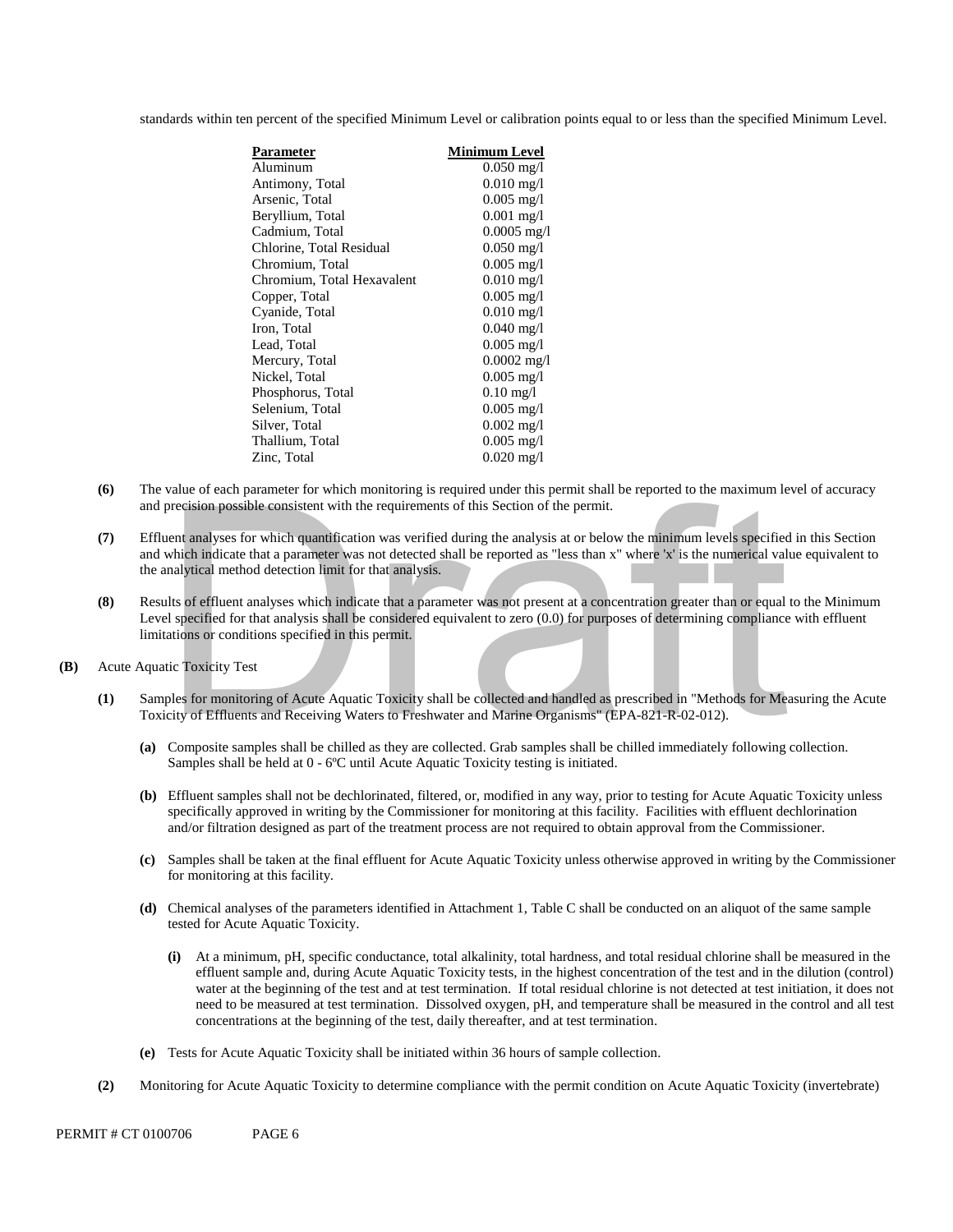shall be conducted for 48 hours utilizing neonatal (less than 24 hours old) *Daphnia pulex*.

- shall be conducted for 48 hours utilizing larval (1 to 14-day old with no more than 24 hours range in age) *Pimephales promelas*. **(3)** Monitoring for Acute Aquatic Toxicity to determine compliance with the permit condition on Acute Aquatic Toxicity (vertebrate)
- **(4)** Tests for Acute Aquatic Toxicity shall be conducted as prescribed for static non-renewal acute tests in "Methods for measuring the Acute Aquatic Toxicity of Effluents and Receiving Waters to Freshwater and Marine Organisms" (EPA/821-R-02-012), except as specified below.
	- $(100\%$  in the case of monitoring only conditions), as prescribed in Section 22a-430-3(j)(7)(A)(i) of the RCSA. **(a)** For Acute Aquatic Toxicity limits, and for monitoring only conditions, expressed as a NOAEL value, Pass/Fail (single concentration) tests shall be conducted at a specified Critical Test Concentration (CTC) equal to the Aquatic Toxicity limit,
	- **(b)** Organisms shall not be fed during the tests.
	- **(c)** Synthetic freshwater prepared with deionized water adjusted to a hardness of 50±5 mg/L as CaCO3 shall be used as dilution water in the tests.
	- **(d)** Copper nitrate shall be used as the reference toxicant.
- **(5)** For monitoring only conditions, toxicity shall be demonstrated when the results of a valid pass/fail Acute Aquatic Toxicity indicates less than 90% survival in the effluent at the CTC (100%).

### **SECTION 7: RECORDING AND REPORTING REQUIREMENTS**

- **(A)** The Permittee and/or the Signatory Authority shall continue to report the results of chemical analyses and any aquatic toxicity test required above in Section 5 and the referenced Attachment 1 by electronic submission of DMRs under this permit to the Department using NetDMR in satisfaction of the DMR submission requirement of this permit. The report shall include a detailed explanation of any violations of the limitations specified. DMRs shall be submitted electronically to the Department no later than the 15th day of the month following the month in which samples are collected. tee and/or the Signatory Authority shall continue to report the results of chemical analyses and any aquatic toxic<br>ection 5 and the referenced Attachment 1 by electronic submission of DMRs under this permit to the Departme
	- **(1)** For composite samples, from other than automatic samplers, the instantaneous flow and the time of each aliquot sample collection shall be recorded and maintained at the POTW.
- **(B)** Complete and accurate test data, including percent survival of test organisms in each replicate test chamber, LC<sub>50</sub> values and 95% confidence intervals for definitive test protocols, and all supporting chemical/physical measurements performed in association with any aquatic toxicity test, shall be entered on the Aquatic Toxicity Monitoring Report form (ATMR) and sent to the Bureau of Water Protection and Land Reuse at the address specified below by the  $15<sup>th</sup>$  day of the month following the month in which samples are collected:

ATTN: Municipal Wastewater Monitoring Coordinator Connecticut Department of Energy and Environmental Protection Bureau of Water Protection and Land Reuse Water Planning and Management Division 79 Elm Street Hartford, Connecticut 06106-5127

 detailed explanation of any violations of the limitations specified. The MOR may be included as an attachment to the DMR in NetDMR or data and samples are collected. **(C)** The results of the process monitoring required above in Section 5 shall be entered on the Monthly Operating Report (MOR) form, included herein as Attachment 2, and reported to the Bureau of Water Protection and Land Reuse. The MOR report shall also be accompanied by a must be received at the address specified above in Section 7 (B) of this permit by the 15<sup>th</sup> day of the month following the month in which the

### **SECTION 8: RECORDING AND REPORTING OF VIOLATIONS, ADDITIONAL TESTING REQUIREMENTS, BYPASSES, MECHANICAL FAILURES, AND MONITORING EQUIPMENT FAILURES**

 **(A)** If any Acute Aquatic Toxicity sample analysis indicates toxicity, or that the test was invalid, an additional sample of the effluent shall be results reported to the Bureau of Water Protection and Land Reuse (Attn: Aquatic Toxicity) via the ATMR form (see Section 7 (B)) within 30 collected and tested for Acute Aquatic Toxicity and associated chemical parameters, as described above in Section 5 and Section 6, and the days of the previous test. These test results shall also be reported on the next month's DMR report pursuant to Section 7 (A). The results of all toxicity tests and associated chemical parameters, valid and invalid, shall be reported.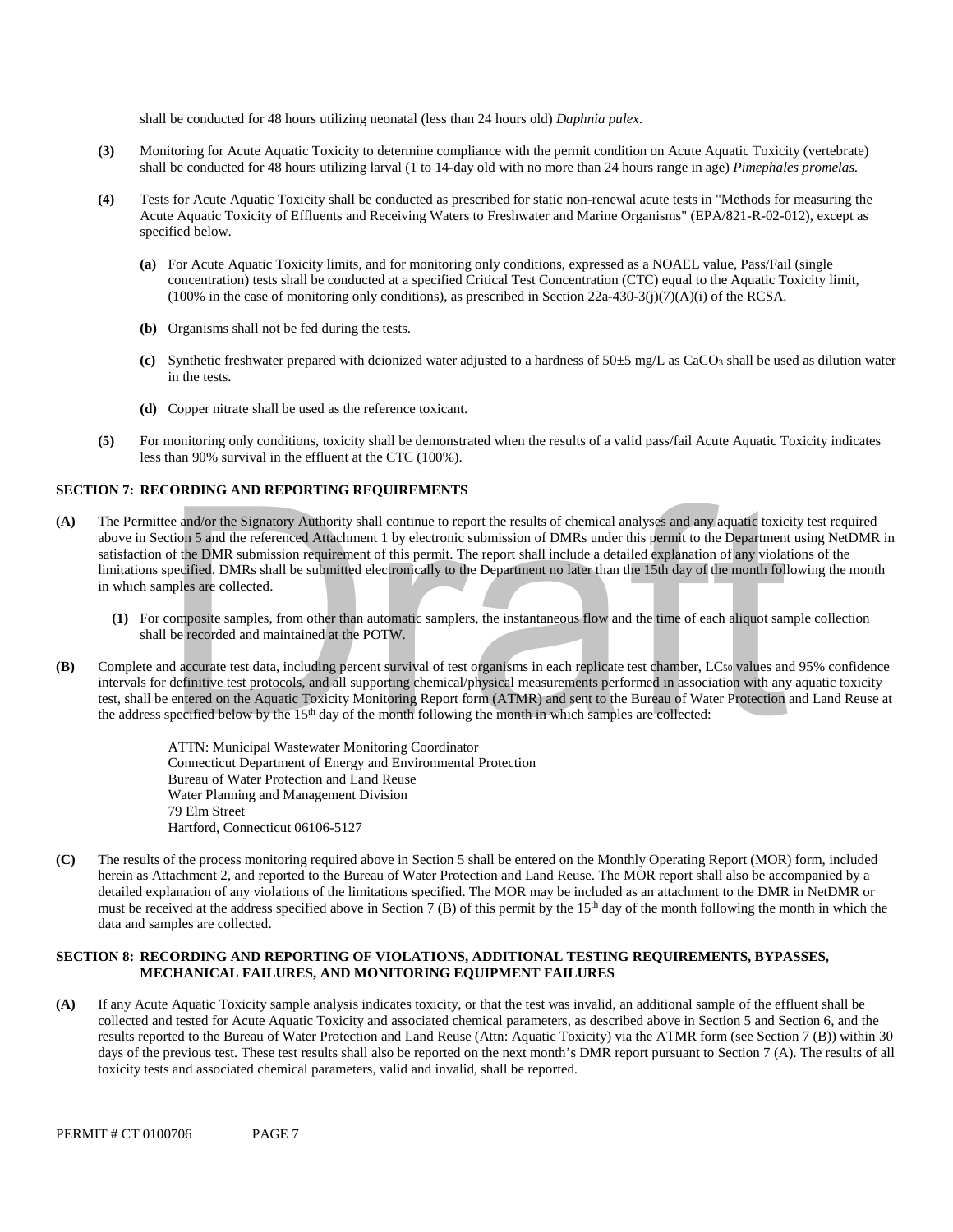- toxicity, the Permittee shall immediately take all reasonable steps to eliminate toxicity wherever possible and shall submit a report, to the Bureau of Water Protection and Land Reuse (Attn: Aquatic Toxicity), for the review and written approval of the Commissioner in accordance with Section 22a-430-3(j)(10)(c) of the RCSA describing proposed steps to eliminate the toxic impact of the discharge on the receiving water body. Such a report shall include a proposed time schedule to accomplish toxicity reduction and the Permittee shall comply with any schedule approved by the Commissioner.
- **(C)** Sewage Right-to-Know Electronic Bypass Reporting -
	- **(1)** Unless otherwise approved in writing by the Commissioner, no later than sixty (60) days after the effective date of this permit, the Permittee shall begin reporting to the Department electronically using the electronic bypass reporting system, a web-based tool that allows Permittees to electronically submit all types of bypass reports through a secure internet connection. Specific requirements regarding submittal of data reports are as follows:
- Health, Water Supply Section and Recreation Section, and the local Director of Health shall be notified within 2 hours of the bypass of untreated or partially treated sewage via online reporting in a format approved by the Commissioner.  $\Phi$  IF any the secondarised to particle in the secondary of the secondary consecutive Acute Acute Acute Acute Acute Acute Acute Acute Acute Acute Acute Acute Acute Acute Acute Acute Acute Acute Acute Acute Acute Acute Ac (a) Section 22a-430-3(k) of the RCSA shall apply in all instances of bypass including a bypass of the treatment plant or a component of the sewage collection system planned during required maintenance. The Department of Energy and Environmental Protection, Bureau of Water Protection and Land Reuse, Water Planning and Management Division, Municipal Wastewater, the Department of Public Permittee learning of the event via online reporting in a format approved by the Commissioner. A final incident report shall be submitted to the Department of Energy and Environmental Protection, Bureau of Water Protection and Land Reuse, Water Planning and Management Division, Municipal Wastewater within five days of the Permittee learning of each occurrence of a discharge or

bypass of untreated or partially treated sewage via online reporting in a format approved by the Commissioner.<br>If the online reporting system is nonfunctional, then the Permittee shall notify DEEP via telephone during norm a.m. to 4:30 p.m. Monday through Friday) at (860) 424-3704 or after hours to the DEEP Emergency Response Unit at (860) 424-3338 and the Department of Public Health at (860) 509-8000 with the final incident report being submitted online.

- (b) Section 22a-430-3(j) 11 (D) of the RCSA shall apply in the event of any noncompliance with a maximum daily limit and/or any noncompliance that is greater than two times any permit limit. The Permittee shall notify in the same manner as in paragraph C (1) (a) report until 10:30 am of the next business day after learning of the noncompliance. of this Section, the Department of Energy and Environmental Protection, Bureau of Water Protection and Land Reuse, Water Planning and Management Division, Municipal Wastewater except, if the online reporting system is nonfunctional and the noncompliance occurs outside normal working hours (8:00 a.m. to 4:30 p.m. Monday through Friday) the Permittee may wait to make the verbal
- requirements in this permit. In the event of any such failure of the monitoring equipment including, but not limited to, loss of manner as in paragraph C (1) (a) of this Section, the Department of Energy and Environmental Protection, Bureau of Water Protection nonfunctional and the failure occurs outside normal working hours (8:00 a.m. to 4:30 p.m. Monday through Friday) the Permittee may wait to make the verbal report until 10:30 am of the next business day after learning of the failure. (c) Section  $22a-430-3(j)$  8 of the RCSA shall apply in all instances of monitoring equipment failures that prevent meeting the refrigeration for an auto-sampler or lab refrigerator or loss of flow proportion sampling ability, the Permittee shall notify in the same and Land Reuse, Water Planning and Management Division, Municipal Wastewater except, if the online reporting system is to 4:30 p.m. Monday through Friday) at (860) 424-3704 or after hours to the DEEP Emergency Response Unit<br>the Department of Public Health at (860) 509-8000 with the final incident report being submitted online.<br>ion  $22a-43$
- would result in an effluent violation. (d) In addition to the reporting requirements contained in Section 22a-430-3(i), (j), and (k) of the Regulations of Connecticut State Agencies, the Permittee shall notify in the same manner as in paragraph C (1) (a) of this Section, the Department of Energy and Environmental Protection, Bureau of Water Protection and Land Reuse, Water Planning and Management Division, Municipal Wastewater concerning the failure of any major component of the treatment facilities which the Permittee may have reason to believe would result in an effluent violation. This permit is hereby issued on

Betsey Wingfield Bureau Chief Bureau of Water Protection and Land Reuse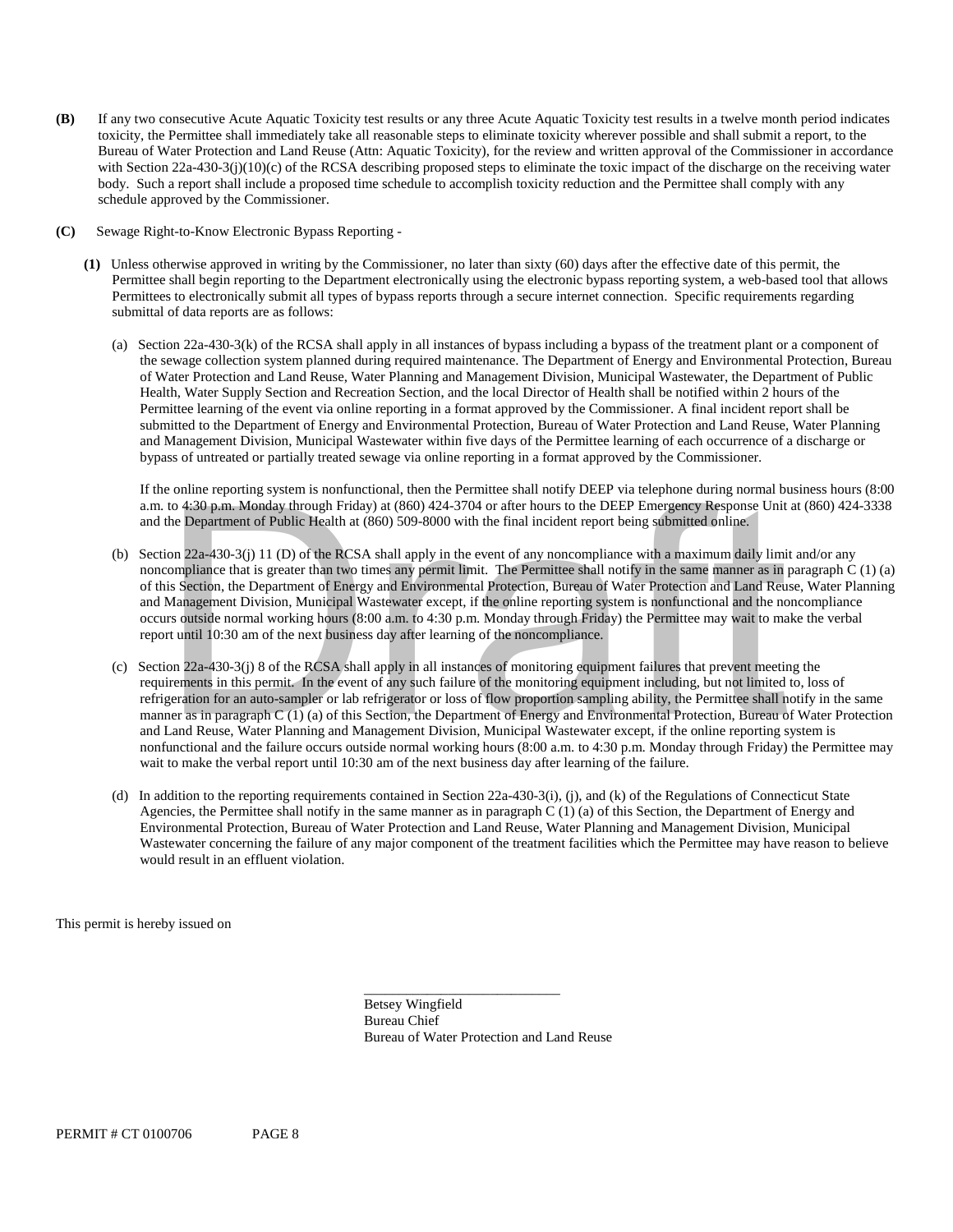# ATTACHMENT 1

# Tables A through F

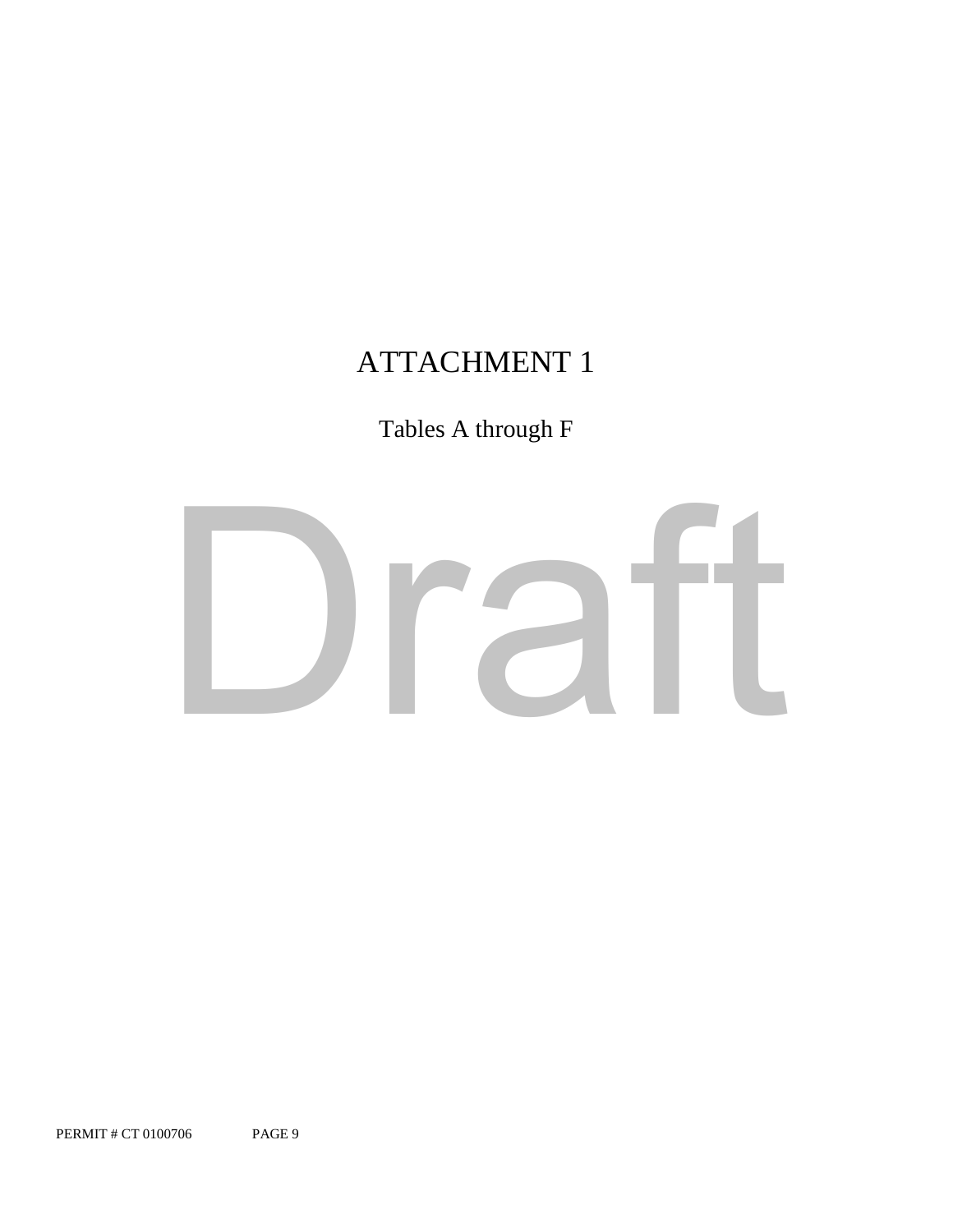# **TABLE A**

| Discharge Serial Number (DSN): 001-1                                                                              |                                           |                             |                                         |                                   | Monitoring Location: 1 |                                                                           |                                           |                              |                              |                                            |
|-------------------------------------------------------------------------------------------------------------------|-------------------------------------------|-----------------------------|-----------------------------------------|-----------------------------------|------------------------|---------------------------------------------------------------------------|-------------------------------------------|------------------------------|------------------------------|--------------------------------------------|
| <b>Wastewater Description: Sanitary Sewage</b>                                                                    |                                           |                             |                                         |                                   |                        |                                                                           |                                           |                              |                              |                                            |
| Monitoring Location Description: Final Effluent                                                                   |                                           |                             |                                         |                                   |                        |                                                                           |                                           |                              |                              |                                            |
| Allocated Zone of Influence (ZOI): 38.70cfs                                                                       | In-stream Waste Concentration (IWC): 5.2% |                             |                                         |                                   |                        |                                                                           |                                           |                              |                              |                                            |
|                                                                                                                   |                                           |                             |                                         | <b>FLOW/TIME BASED MONITORING</b> |                        |                                                                           | <b>INSTANTANEOUS</b><br><b>MONITORING</b> |                              | <b>REPORT</b><br><b>FORM</b> | <b>Minimum</b><br>Level                    |
| <b>PARAMETER</b>                                                                                                  | <b>Units</b>                              | Average<br>Monthly<br>Limit | <b>Maximum</b><br><b>Daily</b><br>Limit | <b>Sample</b><br>Freq.            | <b>Sample</b><br>type  | <b>Instantaneous</b><br>Limit or<br><b>Required</b><br>$\textbf{Range}^3$ | <b>Sample</b><br>Freq.                    | <b>Sample</b><br><b>Type</b> |                              | <b>Analysis</b><br><b>See</b><br>Section 6 |
| Alkalinity                                                                                                        | mg/1                                      | <b>NA</b>                   | <b>NA</b>                               | NR                                | <b>NA</b>              | ------                                                                    | Monthly-                                  | Grab                         | <b>MOR</b>                   |                                            |
| Biochemical Oxygen Demand (5 day) <sup>1</sup> See remark C                                                       | mg/l                                      | 30                          | 50                                      | $2/$ week                         | Daily Composite        | NA                                                                        | <b>NR</b>                                 | <b>NA</b>                    | <b>DMR/MOR</b>               |                                            |
| Chlorine, Total Residual May 1st through September<br>30 <sup>th</sup> see remark A below.                        | mg/1                                      | 0.10 <sup>4</sup>           | $0.10^{4}$                              | 4/ Work Day                       | Grab                   | 0.20                                                                      | 4/ Work Day                               | Grab                         | <b>DMR/MOR</b>               | $\ast$                                     |
| Escherichia coli May 1 <sup>st</sup> through September 30 <sup>th</sup> see<br>remark (B) below                   | Colonies<br>per100 ml                     | NA                          | NA                                      | NR                                | <b>NA</b>              | 410                                                                       | $2$ /week                                 | Grab                         | <b>DMR/MOR</b>               |                                            |
| Flow                                                                                                              | <b>MGD</b>                                |                             |                                         | Continuous $2$                    | Average Daily<br>Flow  | <b>NA</b>                                                                 | NR                                        | NA                           | <b>DMR/MOR</b>               |                                            |
| Nitrogen, Ammonia (total as N)                                                                                    | mg/1                                      | <b>NA</b>                   |                                         | Monthly                           | Daily Composite        | NA                                                                        | <b>NR</b>                                 | <b>NA</b>                    | <b>MOR</b>                   |                                            |
| Nitrogen, Nitrate (total as N)                                                                                    | mg/1                                      | NA                          | ------                                  | Monthly                           | Daily Composite        | <b>NA</b>                                                                 | <b>NR</b>                                 | NA                           | <b>MOR</b>                   |                                            |
| Nitrogen, Nitrite (total as N)                                                                                    | mg/1                                      | <b>NA</b>                   | $- - - - - -$                           | Monthly                           | Daily Composite        | <b>NA</b>                                                                 | $\rm NR$                                  | <b>NA</b>                    | <b>MOR</b>                   |                                            |
| Nitrogen, Total Kjeldahl                                                                                          | mg/1                                      | <b>NA</b>                   | ------                                  | Monthly                           | Daily Composite        | NA                                                                        | NR                                        | <b>NA</b>                    | <b>MOR</b>                   |                                            |
| Nitrogen, Total                                                                                                   | mg/1                                      | NA                          | $- - - - - -$                           | Monthly                           | Daily Composite        | $_{\rm NA}$                                                               | $\rm NR$                                  | <b>NA</b>                    | <b>MOR</b>                   |                                            |
| Nitrogen, Total                                                                                                   | lbs/day                                   | <b>NA</b>                   | ------                                  | Monthly                           | Daily Composite        | <b>NA</b>                                                                 | <b>NR</b>                                 | <b>NA</b>                    | <b>MOR</b>                   |                                            |
| Oxygen, Dissolved                                                                                                 | mg/1                                      | NA                          | <b>NA</b>                               | NR                                | <b>NA</b>              | ------                                                                    | Work Day                                  | Grab                         | <b>MOR</b>                   |                                            |
| pH                                                                                                                | S.U.                                      | NA                          | NA                                      | NR                                | <b>NA</b>              | $6 - 9$                                                                   | Work Day                                  | Grab                         | <b>DMR/MOR</b>               |                                            |
| April $1st$ through October $31st$<br>Phosphate, Ortho<br>November 1 <sup>st</sup> through March 31 <sup>st</sup> | mg/1                                      | NA                          | ------                                  | Weekly<br>Monthly                 | Daily Composite        | <b>NA</b>                                                                 | NR                                        | <b>NA</b>                    | <b>MOR</b>                   |                                            |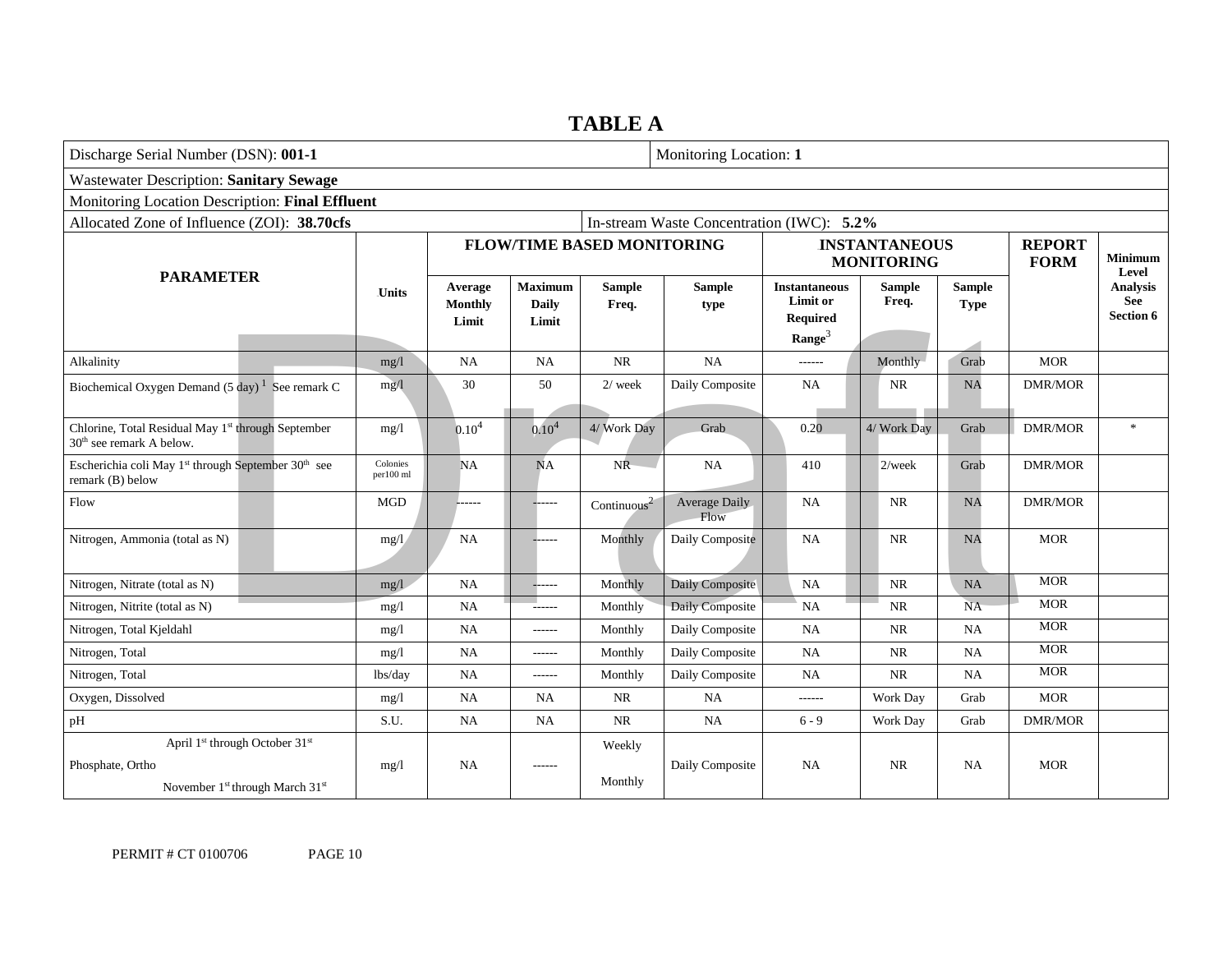| April $1st$ through October $31st$                                       |                           | 1.09          | 2.18          | Weekly    |                 |               |           |           |                |        |
|--------------------------------------------------------------------------|---------------------------|---------------|---------------|-----------|-----------------|---------------|-----------|-----------|----------------|--------|
| Phosphorus, Total<br>November $1st$ through March $31st$                 | mg/1                      | <b>NA</b>     | $- - - - - -$ | Monthly   | Daily Composite | <b>NA</b>     | <b>NR</b> | <b>NA</b> | <b>DMR/MOR</b> | $\ast$ |
| Phosphorus, Total April 1 <sup>st</sup> through October 31 <sup>st</sup> | lbs/day                   | $- - - - - -$ | ------        | Weekly    | Daily Composite | <b>NA</b>     | <b>NA</b> | <b>NA</b> | <b>MOR</b>     |        |
| Phosphorus, Total (Average Seasonal Load Cap) <sup>5</sup><br>October    | lbs/day                   | 2.1           | NA            | Annually  | Calculated      | <b>NA</b>     | NA        | NA        | <b>DMR/MOR</b> |        |
| Solids, Settleable                                                       | m1/1                      | NA            | <b>NA</b>     | <b>NR</b> | <b>NA</b>       | $- - - - - -$ | Work Day  | Grab      | <b>MOR</b>     |        |
| Solids, Total Suspended <sup>1</sup> See remark C                        | mg/1                      | 30            | 50            | $2$ /week | Daily Composite | <b>NA</b>     | NA        | <b>NA</b> | <b>DMR/MOR</b> |        |
| Temperature                                                              | $\mathrm{P}_{\mathrm{F}}$ | NA            | NA            | <b>NR</b> | <b>NA</b>       | $- - - - - -$ | Work Day  | Grab      | <b>MOR</b>     |        |
| Turbidity                                                                | <b>NTU</b>                | NA            | NA            | <b>NR</b> | <b>NA</b>       | $- - - - - -$ | Work Day  | Grab      | <b>MOR</b>     |        |

#### 6B**TABLE A – CONDITIONS**

**Footnotes: 1** The discharge shall not exceed an average monthly 30 mg/l or a maximum daily 50 mg/l

<sup>2</sup> The Permittee shall record and report on the monthly operating report the minimum, maximum and total flow for each day of discharge and the average daily flow for each sampling month. The Permittee shall report, on the discharge monitoring report, the average daily flow and maximum daily flow for each sampling month.

**<sup>3</sup>**The instantaneous limits in this column are maximum limits.

<sup>4</sup> The Maximum Daily Concentration to be reported shall be determined by mathematically averaging the results of the four grab samples required above. The Average Monthly Concentration shall be determined by mathematically averaging the results of the Maximum Daily Concentrations required above.

 in pounds per day and dividing by the total number of those samples in that season. <sup>5</sup> Compliance with the Average Seasonal Load Cap of 2.1 lbs/day is determined as follows: Calculate the Average Seasonal Load by adding all sample results during each April 1st through October 31st season

#### **Remarks:**

tested no earlier than April 15<sup>th</sup>, and any residual chlorine gas or liquid and sodium bisulfite may be used up until, but no later than, October 15<sup>th</sup>. During these times in April and October the total residual chlorine of the effluent shall not be greater than 0.2 mg/l, as an instantaneous limit, and 0.1 mg/l, as a maximum daily limit. The analytical results shall be reported on the MOR for the months of April and (A) The use of chlorine for disinfection and sodium bisulfite for dechlorination shall be discontinued from October 1<sup>st</sup> through April 30<sup>th</sup> except that chlorination and dechlorination equipment may be started and October.  $\frac{N \times 1}{N}$ <br>
TABLE A - CONDITIONS<br>
TABLE A - CONDITIONS<br>
Il record and vertage monthly 30 mg/1 or a maximum daily 50 mg/1<br>
Il record and report on the monthly operating report the minimum, maximum and total flow for eac

(B) The geometric mean of the Escherichia coli bacteria values for the effluent samples collected in a period of a calendar month during the period from May 1<sup>st</sup> through September 30<sup>th</sup> shall not exceed 126 per 100 milliliters.

(C) The Average Weekly discharge Limitation for BOD<sub>5</sub> and Total Suspended Solids shall be 1.5 times the Average Monthly Limit listed above.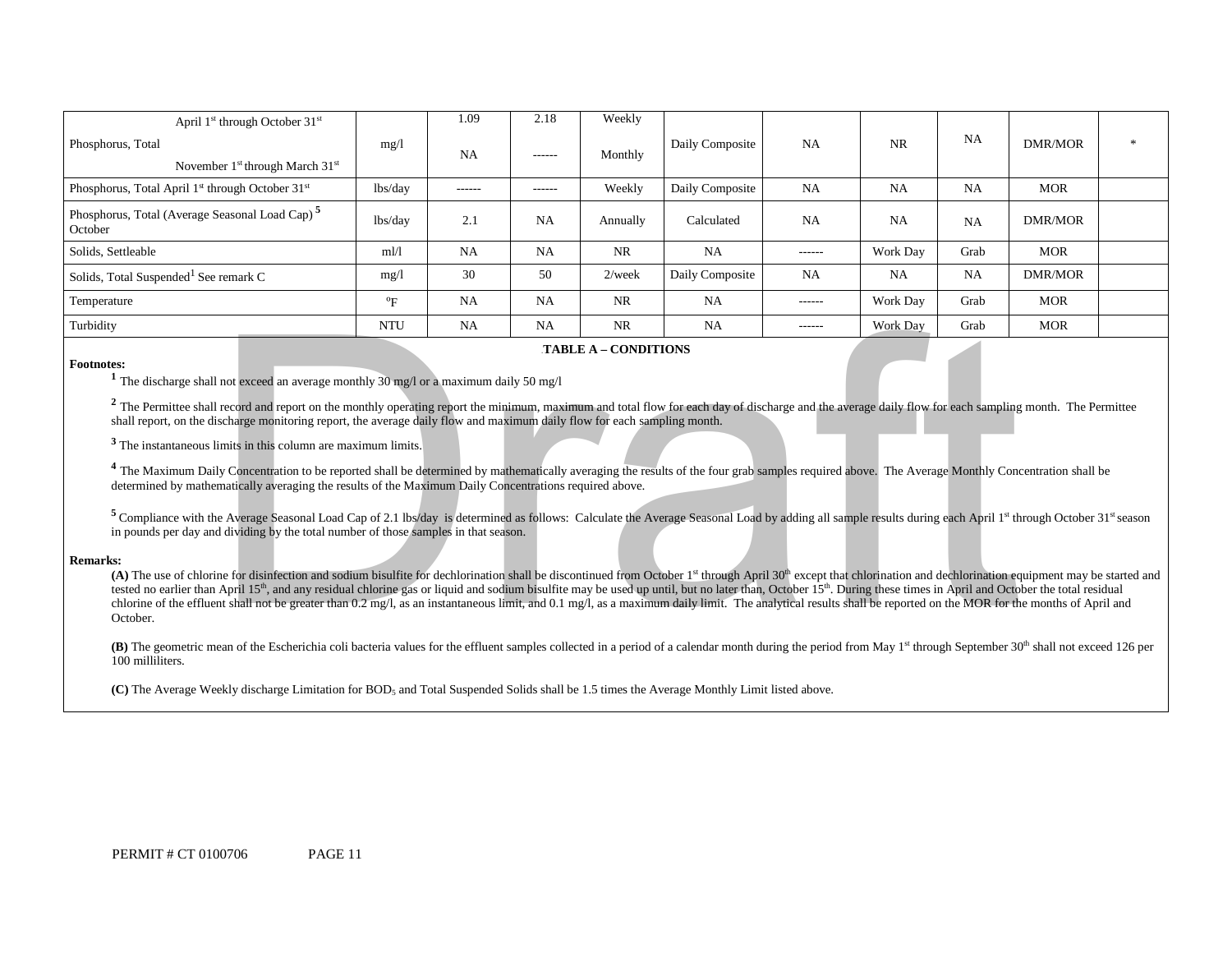## Discharge Serial Number (DSN): **001-1** Monitoring Location: **K**  Allocated Zone of Influence (ZOI): **38.7 cfs** In-stream Waste Concentration (IWC): **5.2% Footnotes: 1** The discharge shall be less than or equal to 15% of the average monthly influent BOD5 and total suspended solids (Table E, Monitoring Inf.BOD or TSS -Effluent BOD or TSS  $X$  100 Inf.BOD or TSS Wastewater Description: **Sanitary Sewage**  Monitoring Location Description: **Final Effluent PARAMETER** 7B**Units FLOW/TIME BASED MONITORING | REPORT FORM Average Monthly Minimum Sample Freq. Sample type**  Biochemical Oxygen Demand (5 day) Percent Removal<sup>1</sup>  $\%$  of Influent 85 2/week Calculated<sup>2</sup> DMR Solids, Total Suspended Percent Removal<sup>1</sup> % of Influent 85 2/week Calculated<sup>2</sup> DMR **TABLE B – CONDITIONS** Location G). <sup>2</sup> Calculated based on the average monthly results described in Table A. Removal efficiency = e discharge shall be less than or equal to 15% of the average monthly influent BOD<sub>5</sub> and total suspended solids (Table E, Montion G).<br>
culated based on the average monthly results described in Table A. Removal efficiency

## **TABLE B**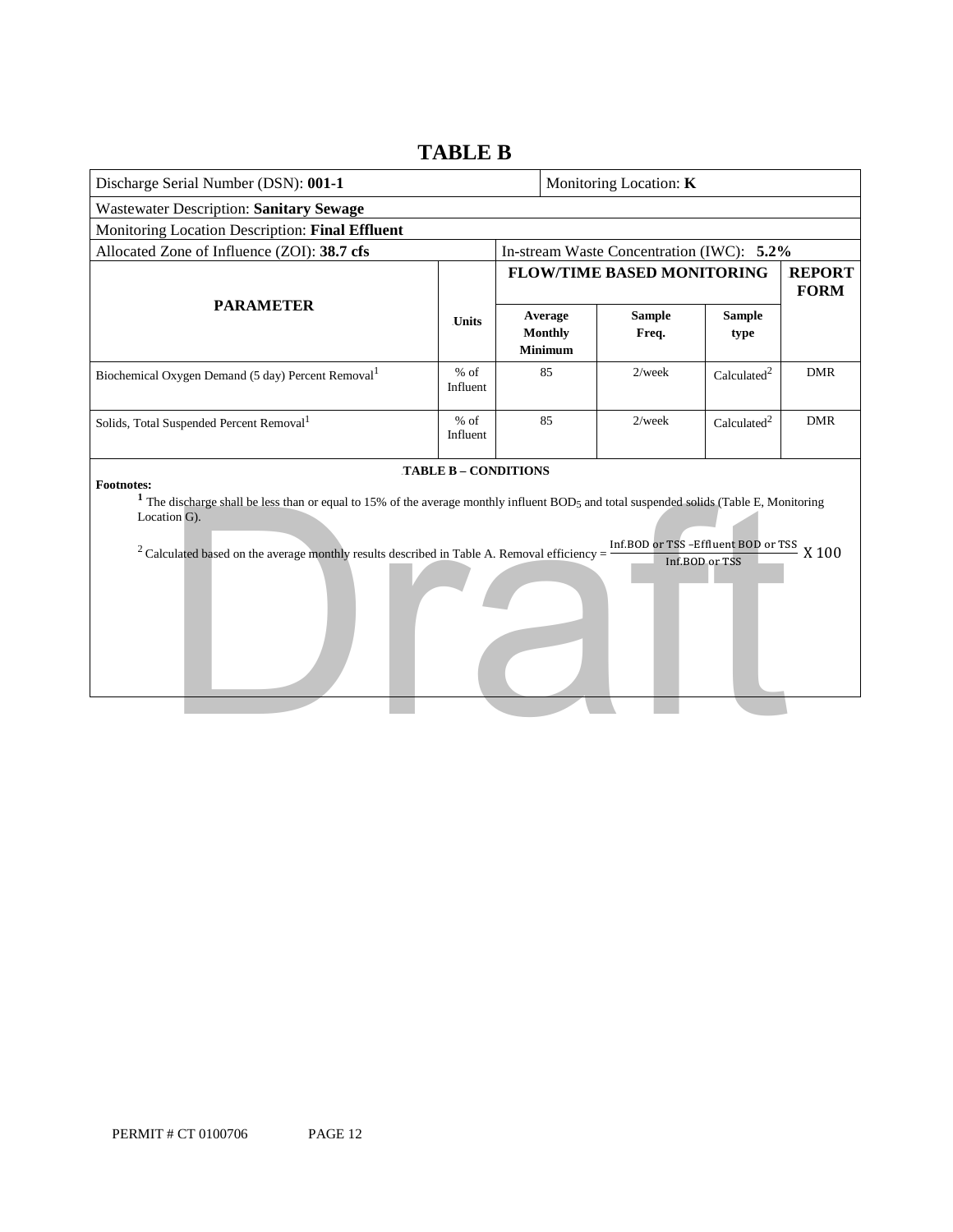# **TABLE C**

| Discharge Serial Number (DSN): 001-1                                  |               | Monitoring Location: T           |                                     |                                           |                          |                                                             |
|-----------------------------------------------------------------------|---------------|----------------------------------|-------------------------------------|-------------------------------------------|--------------------------|-------------------------------------------------------------|
| Wastewater Description: Sanitary Sewage                               |               |                                  |                                     |                                           |                          |                                                             |
| Monitoring Location Description: Final Effluent (Post Dechlorination) |               |                                  |                                     |                                           |                          |                                                             |
| Allocated Zone of Influence (ZOI): 38.70 cfs                          |               |                                  |                                     | In-stream Waste Concentration (IWC): 5.2% |                          |                                                             |
| <b>PARAMETER</b>                                                      | Units         | <b>Maximum</b><br>Daily<br>Limit | <b>Sampling</b><br><b>Frequency</b> | <b>Sample</b><br><b>Type</b>              | <b>Reporting</b><br>form | <b>Minimum</b><br>Level<br><b>Analysis</b><br>See Section 6 |
| Aluminum, Total                                                       | mg/1          | $- - - - - -$                    | Quarterly                           | Daily Composite                           | <b>ATMR/DMR</b>          | $\ast$                                                      |
| Antimony, Total                                                       | mg/1          | ------                           | Quarterly                           | Daily Composite                           | <b>ATMR/DMR</b>          | $\ast$                                                      |
| NOAEL Static 48Hr Acute D. Pulex <sup>1</sup>                         | %<br>survival | ------                           | Quarterly                           | Daily Composite                           | <b>ATMR/DMR</b>          |                                                             |
| NOAEL Static 48Hr Acute Pimephales <sup>1</sup>                       | %<br>survival | $- - - - - -$                    | Quarterly                           | Daily Composite                           | <b>ATMR/DMR</b>          |                                                             |
| Arsenic, Total                                                        | mg/1          | ------                           | Quarterly                           | Daily Composite                           | <b>ATMR/DMR</b>          | $\ast$                                                      |
| Beryllium, Total                                                      | mg/1          | ------                           | Quarterly                           | Daily Composite                           | <b>ATMR/DMR</b>          | $\ast$                                                      |
| BOD <sub>5</sub>                                                      | mg/1          | $- - - - - -$                    | Quarterly                           | Daily Composite                           | <b>ATMR/DMR</b>          |                                                             |
| Cadmium, Total                                                        | mg/1          | $- - - - - -$                    | Quarterly                           | Daily Composite                           | <b>ATMR/DMR</b>          | $\ast$                                                      |
| Chromium, Hexavalent                                                  | mg/1          | ------                           | Quarterly                           | Daily Composite                           | <b>ATMR/DMR</b>          | $\ast$                                                      |
| Chromium, Total                                                       | mg/1          | ------                           | Quarterly                           | Daily Composite                           | <b>ATMR/DMR</b>          | $\ast$                                                      |
| Chlorine, Total Residual                                              | mg/1          |                                  | Quarterly                           | Daily Composite                           | <b>ATMR/DMR</b>          | $\ast$                                                      |
| Copper, Total                                                         | mg/1          |                                  | Quarterly                           | Daily Composite                           | <b>ATMR/DMR</b>          | $\ast$                                                      |
| Cyanide, Amenable                                                     | mg/1          | ------                           | Quarterly                           | Daily Composite                           | <b>ATMR/DMR</b>          |                                                             |
| Cyanide, Total                                                        | mg/1          |                                  | Quarterly                           | Daily Composite                           | <b>ATMR/DMR</b>          | $\ast$                                                      |
| Iron, Total                                                           | mg/1          |                                  | Quarterly                           | Daily Composite                           | <b>ATMR/DMR</b>          | $\ast$                                                      |
| Lead, Total                                                           | mg/1          |                                  | Quarterly                           | Daily Composite                           | <b>ATMR/DMR</b>          | $\ast$                                                      |
| Mercury, Total                                                        | mg/1          | ------                           | Quarterly                           | Daily Composite                           | <b>ATMR/DMR</b>          | $\ast$                                                      |
| Nickel, Total                                                         | mg/l          | $- - - - - -$                    | Quarterly                           | Daily Composite                           | <b>ATMR/DMR</b>          | $\frac{1}{2}$                                               |
| Nitrogen, Ammonia (total as N)                                        | mg/1          | $- - - - - -$                    | Quarterly                           | Daily Composite                           | ATMR/DMR                 |                                                             |
| Nitrogen, Nitrate, (total as N)                                       | mg/1          | ------                           | Quarterly                           | Daily Composite                           | <b>ATMR/DMR</b>          |                                                             |
| Nitrogen, Nitrite, (total as N)                                       | mg/1          | ------                           | Quarterly                           | Daily Composite                           | <b>ATMR/DMR</b>          |                                                             |
| Phenols, Total                                                        | mg/1          | ------                           | Quarterly                           | Daily Composite                           | <b>ATMR/DMR</b>          |                                                             |
| Phosphorus, Total                                                     | mg/1          | ------                           | Quarterly                           | Daily Composite                           | <b>ATMR/DMR</b>          |                                                             |
| Selenium, Total                                                       | mg/1          | ------                           | Quarterly                           | Daily Composite                           | <b>ATMR/DMR</b>          | $\ast$                                                      |
| Silver, Total                                                         | mg/1          | ------                           | Quarterly                           | Daily Composite                           | <b>ATMR/DMR</b>          | $\ast$                                                      |
| Suspended Solids, Total                                               | mg/1          |                                  | Quarterly                           | Daily Composite                           | <b>ATMR/DMR</b>          |                                                             |
| Thallium, Total                                                       | mg/1          |                                  | Quarterly                           | Daily Composite                           | <b>ATMR/DMR</b>          | $\ast$                                                      |
| Zinc, Total                                                           | mg/1          |                                  | Quarterly                           | Daily Composite                           | <b>ATMR/DMR</b>          | $\ast$                                                      |
| <b>TABLE C - CONDITIONS</b>                                           |               |                                  |                                     |                                           |                          |                                                             |

Remarks:<sup>1</sup>The results of the Toxicity Tests are recorded in % survival. The Permittee shall report % survival on the DMR based on criteria in Section 6(B) of this permit.

ATMR – Aquatic Toxicity Monitoring Report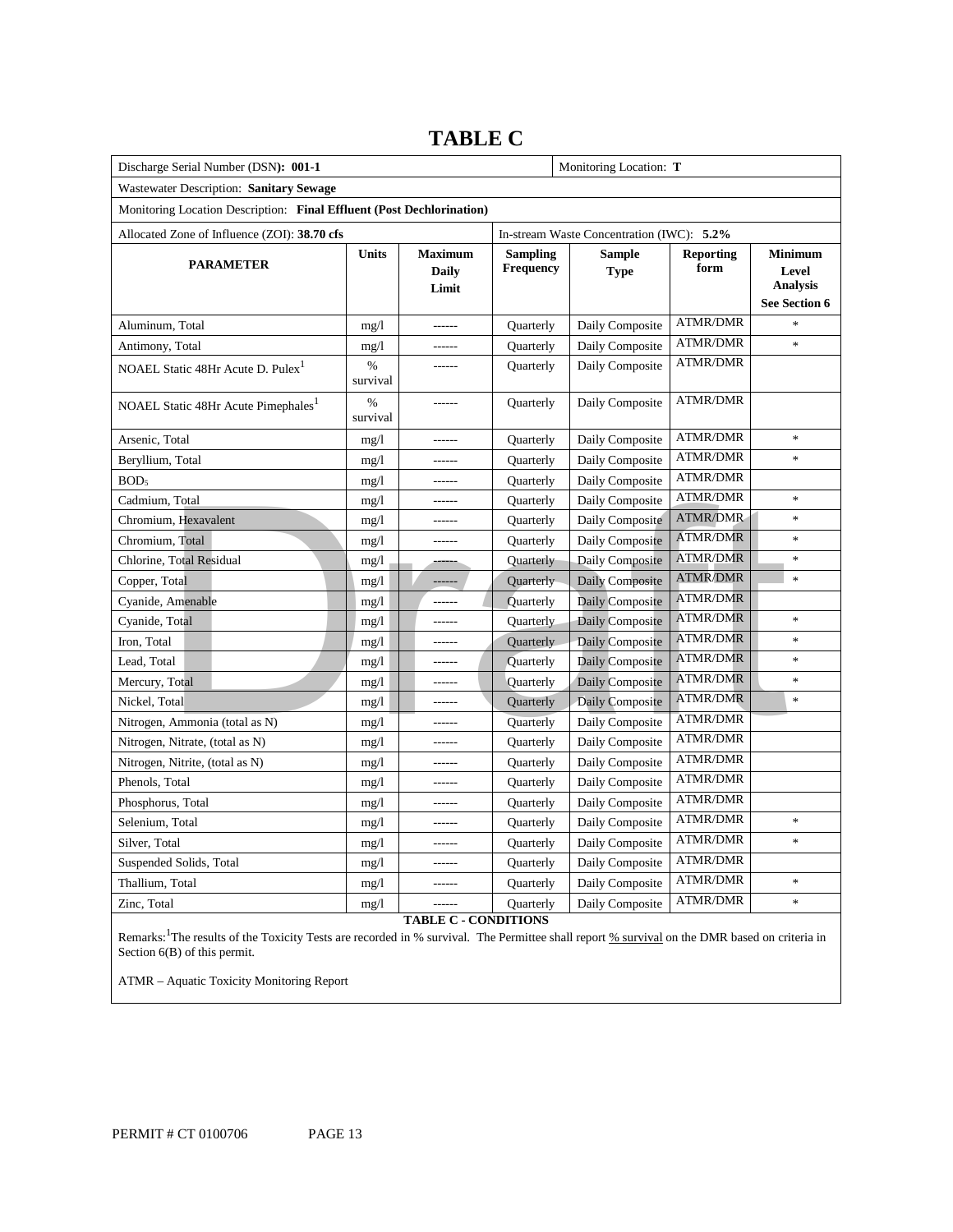# 14B**TABLE D**

| Discharge Serial Number: 001-1<br>Monitoring Location: N |                             |  |                                 |                       |            |
|----------------------------------------------------------|-----------------------------|--|---------------------------------|-----------------------|------------|
| Wastewater Description: Activated Sludge                 |                             |  |                                 |                       |            |
| Monitoring Location Description: Each Aeration Unit      |                             |  |                                 |                       |            |
|                                                          | <b>REPORTING FORMAT</b>     |  | <b>INSTANTANEOUS MONITORING</b> | <b>REPORTING FORM</b> |            |
| <b>PARAMETER</b>                                         |                             |  | Sample Frequency                | Sample Type           |            |
| Oxygen, Dissolved                                        | High & low for each WorkDay |  | 4/WorkDay                       | Grab                  | <b>MOR</b> |
| Sludge Volume Index                                      | WorkDay                     |  | WorkDay                         | Grab                  | <b>MOR</b> |
| Mixed Liquor Suspended Solids                            | WorkDay                     |  | WorkDay                         | Grab                  | <b>MOR</b> |

# 15B**TABLE E**

| Discharge Serial Number: 001-1            |              |                                | Monitoring Location: G                      |                            |                              |                                           |                              |                                 |
|-------------------------------------------|--------------|--------------------------------|---------------------------------------------|----------------------------|------------------------------|-------------------------------------------|------------------------------|---------------------------------|
| Wastewater Description: Sanitary Sewage   |              |                                |                                             |                            |                              |                                           |                              |                                 |
| Monitoring Location Description: Influent |              |                                |                                             |                            |                              |                                           |                              |                                 |
| <b>PARAMETER</b>                          | <b>Units</b> | <b>DMR</b><br><b>REPORTING</b> | <b>FLOW/TIME BASED</b><br><b>MONITORING</b> |                            |                              | <b>INSTANTANEOUS</b><br><b>MONITORING</b> |                              | <b>REPORTING</b><br><b>FORM</b> |
|                                           |              | <b>FORMAT</b>                  |                                             | <b>Sample</b><br>Frequency | <b>Sample</b><br><b>Type</b> | <b>Sample</b><br><b>Frequency</b>         | <b>Sample</b><br><b>Type</b> |                                 |
| Alkalinity, Total                         | mg/1         |                                |                                             | NA                         | NA                           | Monthly                                   | Grab                         | <b>MOR</b>                      |
| Biochemical Oxygen Demand (5 day)         | mg/1         | Monthly average                |                                             | $2$ /week                  | Daily Composite              | <b>NA</b>                                 | NA                           | <b>DMR/MOR</b>                  |
| Nitrogen, Ammonia (total as N)            | mg/1         |                                |                                             | Monthly                    | Daily Composite              | <b>NA</b>                                 | NA                           | <b>MOR</b>                      |
| Nitrogen, Nitrate (total as N)            | mg/1         |                                |                                             | Monthly                    | Daily Composite              | <b>NA</b>                                 | NA                           | <b>MOR</b>                      |
| Nitrogen, Nitrite (total as N)            | mg/1         |                                |                                             | Monthly                    | Daily Composite              | <b>NA</b>                                 | NA                           | <b>MOR</b>                      |
| Nitrogen, Total Kjeldahl                  | mg/1         |                                |                                             | Monthly                    | Daily Composite              | <b>NA</b>                                 | NA                           | <b>MOR</b>                      |
| Nitrogen, Total                           | mg/1         |                                |                                             | Monthly                    | Daily Composite              | <b>NA</b>                                 | NA                           | <b>MOR</b>                      |
| Phosphate, Ortho                          | mg/1         |                                |                                             | Monthly                    | Daily Composite              | <b>NA</b>                                 | NA                           | <b>MOR</b>                      |
| Phosphorus, Total                         | mg/1         |                                |                                             | Monthly                    | Daily Composite              | <b>NA</b>                                 | <b>NA</b>                    | <b>MOR</b>                      |
| pH                                        | S.U.         |                                |                                             | NA                         | NA                           | Work Day                                  | Grab                         | <b>MOR</b>                      |
| Solids, Total Suspended                   | mg/1         | Monthly average                |                                             | $2$ /week                  | Daily Composite              | NA                                        | NA                           | <b>DMR/MOR</b>                  |
| Temperature                               | $\rm ^{o}F$  |                                |                                             | NA                         | NA.                          | Work Day                                  | Grab                         | <b>MOR</b>                      |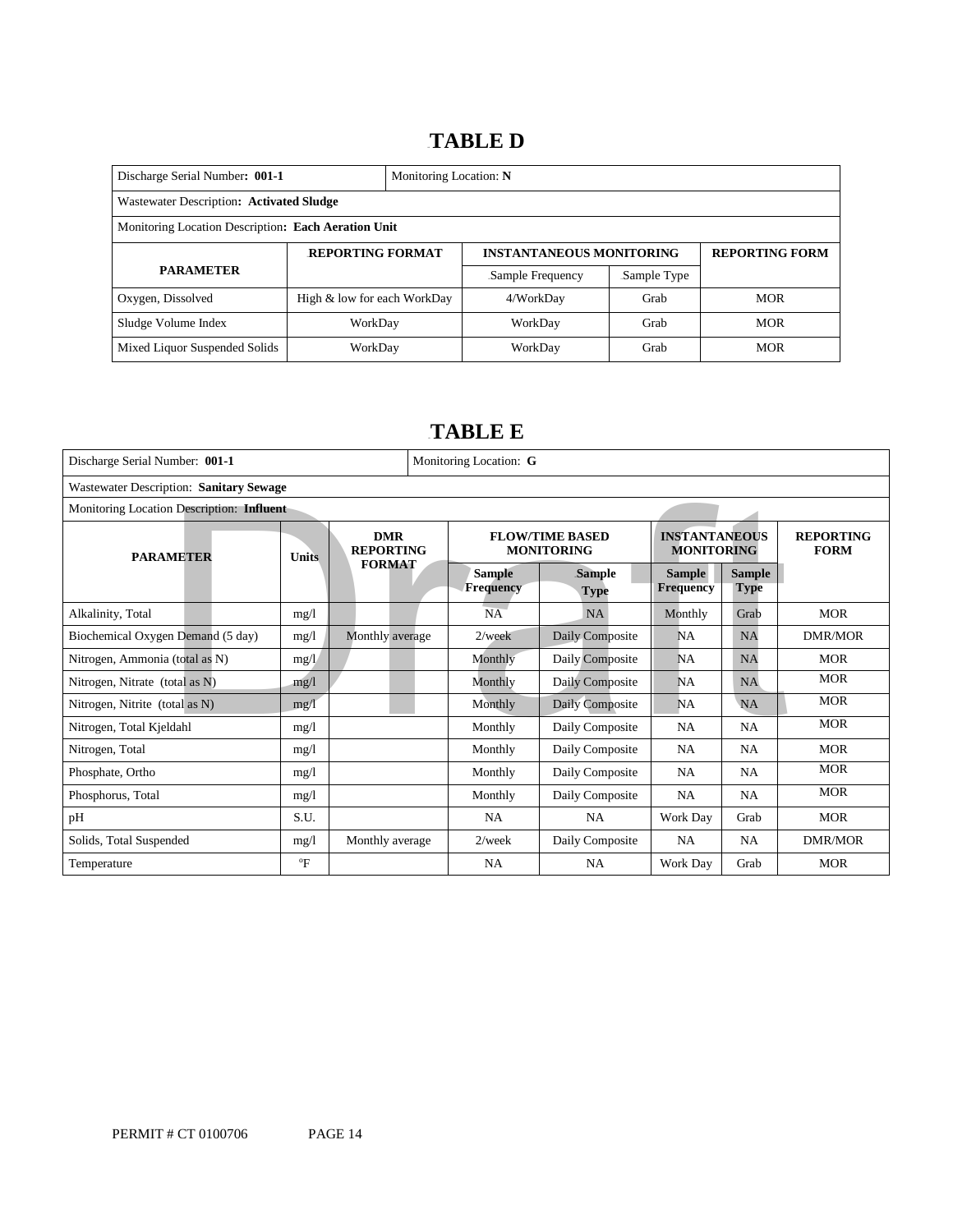| Discharge Serial Number: 001-1                    | Monitoring Location: SL |                                 |                       |
|---------------------------------------------------|-------------------------|---------------------------------|-----------------------|
| Wastewater Description: Dewatered sludge          |                         |                                 |                       |
| Monitoring Location Description: Dewatered sludge |                         |                                 |                       |
| <b>PARAMETER</b>                                  |                         | <b>INSTANTANEOUS MONITORING</b> | <b>REPORTING FORM</b> |
|                                                   | <b>Units</b>            | <b>Grab Sample Freq.</b>        |                       |
| Arsenic, Total                                    | mg/kg                   | Semi-Annual                     | <b>DMR</b>            |
| Beryllium, Total                                  | mg/kg                   | Semi-Annual                     | <b>DMR</b>            |
| Cadmium, Total                                    | mg/kg                   | Semi-Annual                     | <b>DMR</b>            |
| Chromium. Total                                   | mg/kg                   | Semi-Annual                     | <b>DMR</b>            |
| Copper, Total                                     | mg/kg                   | Semi-Annual                     | <b>DMR</b>            |
| Lead, Total                                       | mg/kg                   | Semi-Annual                     | <b>DMR</b>            |
| Mercury, Total                                    | mg/kg                   | Semi-Annual                     | <b>DMR</b>            |
| Nickel, Total                                     | mg/kg                   | Semi-Annual                     | <b>DMR</b>            |
| Nitrogen, Ammonia *                               | mg/kg                   | Semi-Annual                     | $DMR*$                |
| Nitrogen, Nitrate (total as N) *                  | mg/kg                   | Semi-Annual                     | $DMR*$                |
| Nitrogen, Organic *                               | mg/kg                   | Semi-Annual                     | $DMR*$                |
| Nitrogen, Nitrite (total as N) *                  | mg/kg                   | Semi-Annual                     | $DMR*$                |
| Nitrogen, Total *                                 | mg/kg                   | Semi-Annual                     | $DMR*$                |
| pH <sup>*</sup>                                   | S.U.                    | Semi-Annual                     | $DMR*$                |
| Polychlorinated Biphenyls                         | mg/kg                   | Semi-Annual                     | <b>DMR</b>            |
| Solids, Fixed                                     | $\%$                    | Semi-Annual                     | <b>DMR</b>            |
| Solids, Total                                     | $\%$                    | Semi-Annual                     | <b>DMR</b>            |
| Solids, Volatile                                  | $\%$                    | Semi-Annual                     | <b>DMR</b>            |
| Zinc, Total                                       | mg/kg                   | Semi-Annual                     | <b>DMR</b>            |

**TABLE F** 

 **(\*) required for composting or land application only** 

 Testing for inorganic pollutants shall follow "Test Methods for Evaluating Solid Waste, Physical/Chemical Methods", EPA Publication SW-846 as updated and/or revised.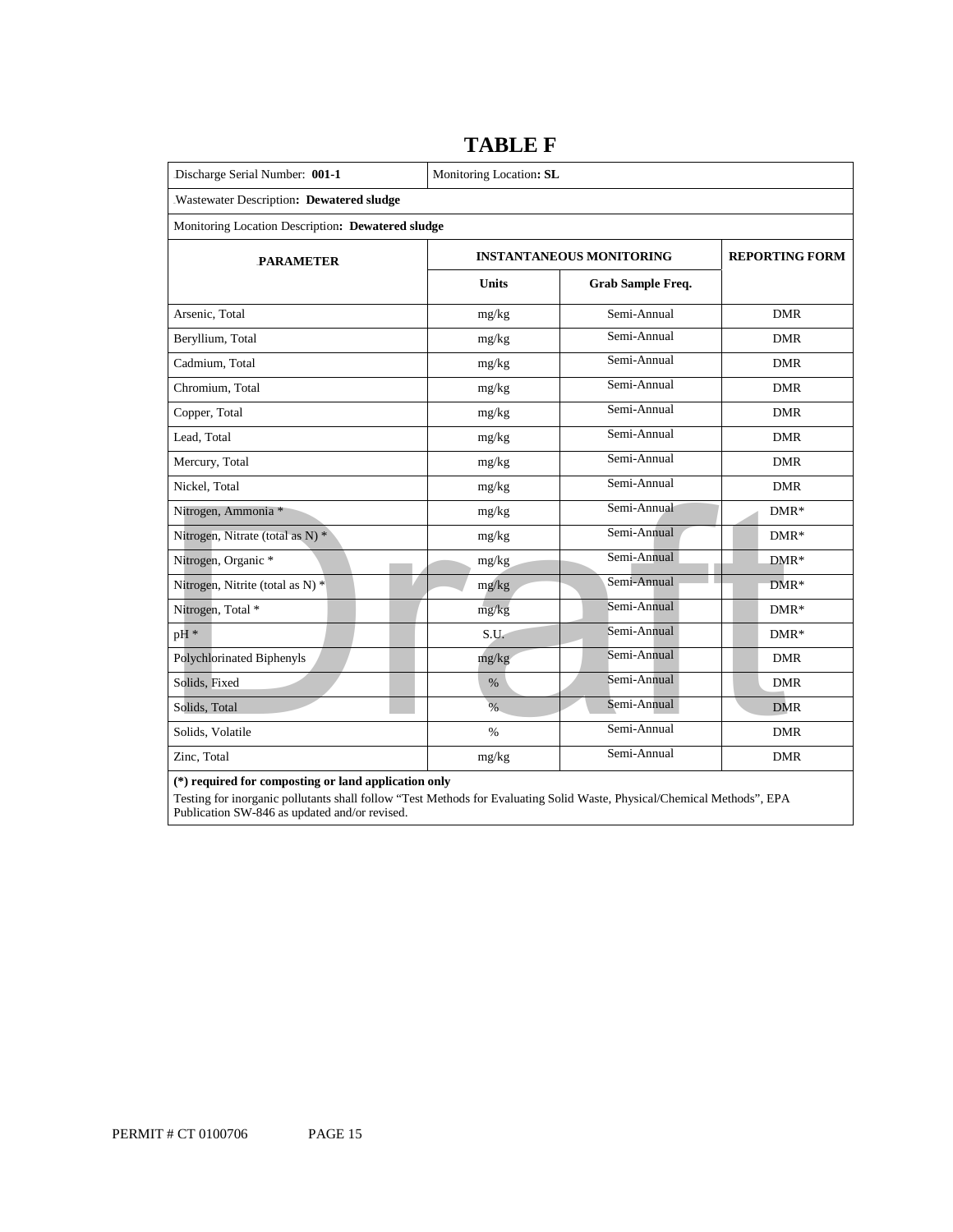# ATTACHMENT 2

# MONTHLY OPERATING REPORT FORM

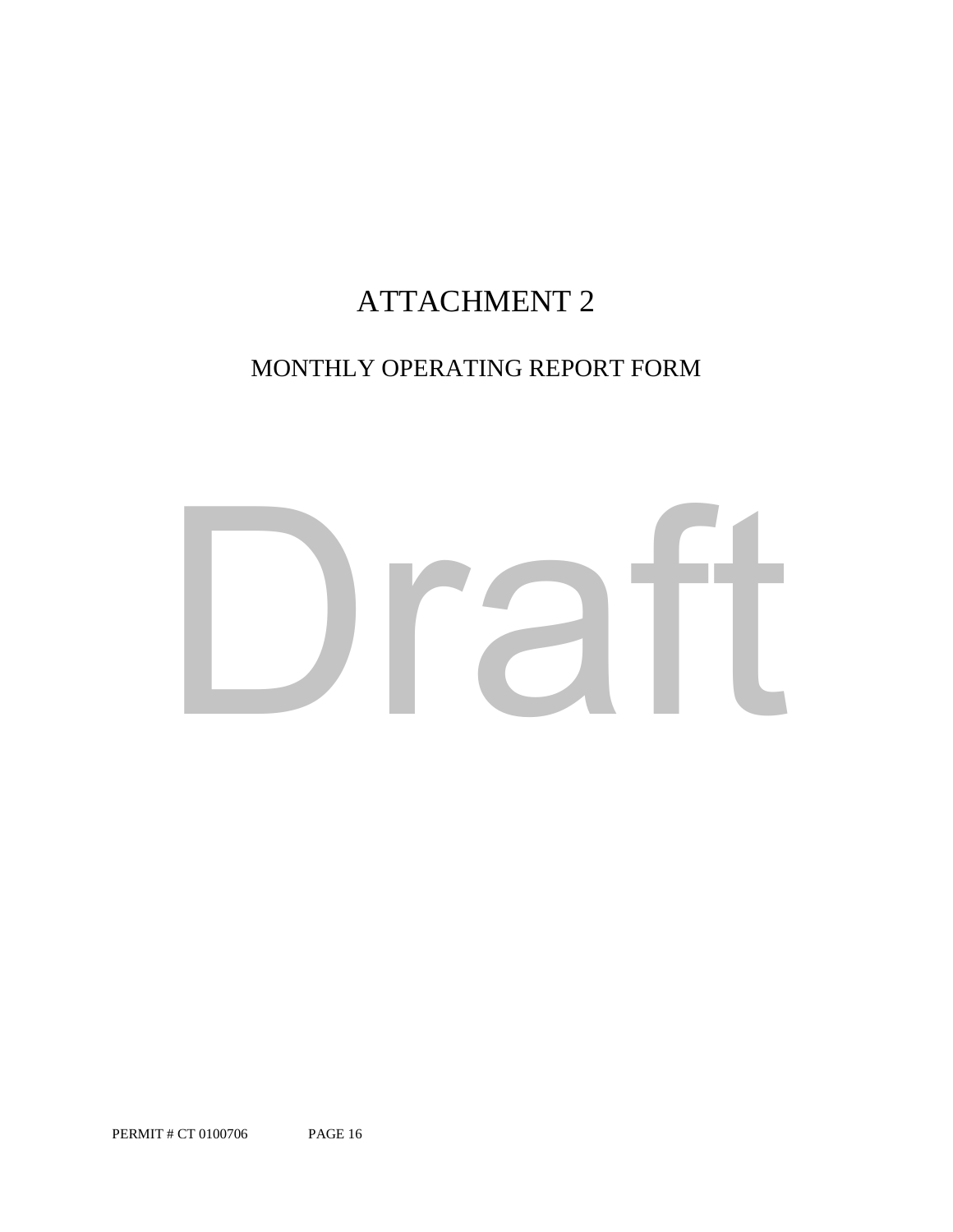# **DATA TRACKING AND TECHNICAL FACT SHEET**

**Permittee**: Town of Thompson

06277

### **PERMIT, ADDRESS, AND FACILITY DATA**

| <b>PERMIT #: CT0100706 APPLICATION #: 201700764 FACILITY ID. 141-001</b>                                                                                                             |                                                                    |  |  |  |
|--------------------------------------------------------------------------------------------------------------------------------------------------------------------------------------|--------------------------------------------------------------------|--|--|--|
| <b>Mailing Address:</b>                                                                                                                                                              | <b>Location Address:</b>                                           |  |  |  |
| Street: 40 Riverside Drive                                                                                                                                                           | Street: 40 Riverside Drive                                         |  |  |  |
| City: Thompson ST: CT Zip: 06277                                                                                                                                                     | City: Thompson ST: CT Zip: 0627                                    |  |  |  |
| Contact Name: David Chaput                                                                                                                                                           | Contact Name: David Chaput                                         |  |  |  |
| Phone No.: 860-928-2300                                                                                                                                                              | Phone No.: 860-928-2300                                            |  |  |  |
|                                                                                                                                                                                      | <b>DMR</b> Contact<br>thompsonwpca@att.net<br>email address:       |  |  |  |
| PERMIT INFORMATION<br><b>DURATION</b> 5 YEAR $X$ 10 YEAR 30 YEAR<br><b>TYPE</b> New Reissuance $X$ Modification $\blacksquare$<br><b>CATEGORIZATION POINT (X) NON-POINT () GIS #</b> |                                                                    |  |  |  |
|                                                                                                                                                                                      |                                                                    |  |  |  |
|                                                                                                                                                                                      | NPDES (X) PRETREAT () GROUND WATER(UIC) () GROUND WATER (OTHER) () |  |  |  |

NPDES MAJOR**(MA)** X NPDES SIGNIFICANT MINOR or PRETREAT SIU **(SI)**  NPDES or PRETREATMENT MINOR **(MI)** 

l  WATER QUALITY REQUIREMENT \_\_\_\_\_\_\_\_\_OTHER **COMPLIANCE SCHEDULE** YES NO X POLLUTION PREVENTION \_\_\_\_\_\_TREATMENT REQUIREMENT

### **OWNERSHIP CODE**

Private Federal State Municipal (town only)  $X$  Other public

**DEP STAFF ENGINEER** Catharine Chu **DATE DRAFTED:** October 11, 2017

### **PERMIT FEES**

| Discharge Code | <b>DSN</b> Number | Annual Fee |
|----------------|-------------------|------------|
| 111000c        | $001 - 1$         | \$2367.50  |

 **APPLICATION FEE PAID X YES - 1/24/2017 PROCESSING FEE PAID X YES - 4/18/2017 ANNUAL FEE PAID X YES – 9/6/2017 Next Due 8/1/2018** 

### **PUBLIC NOTICE**

| Date of Public Notice:             |  |
|------------------------------------|--|
| Date Permit Cleared Public Notice: |  |
| Date Public Notice Fees Paid:      |  |

### **FOR NPDES DISCHARGES**

Drainage Basin Code: Water Quality Classification Goal: **B** Segment: Quinebaug River 05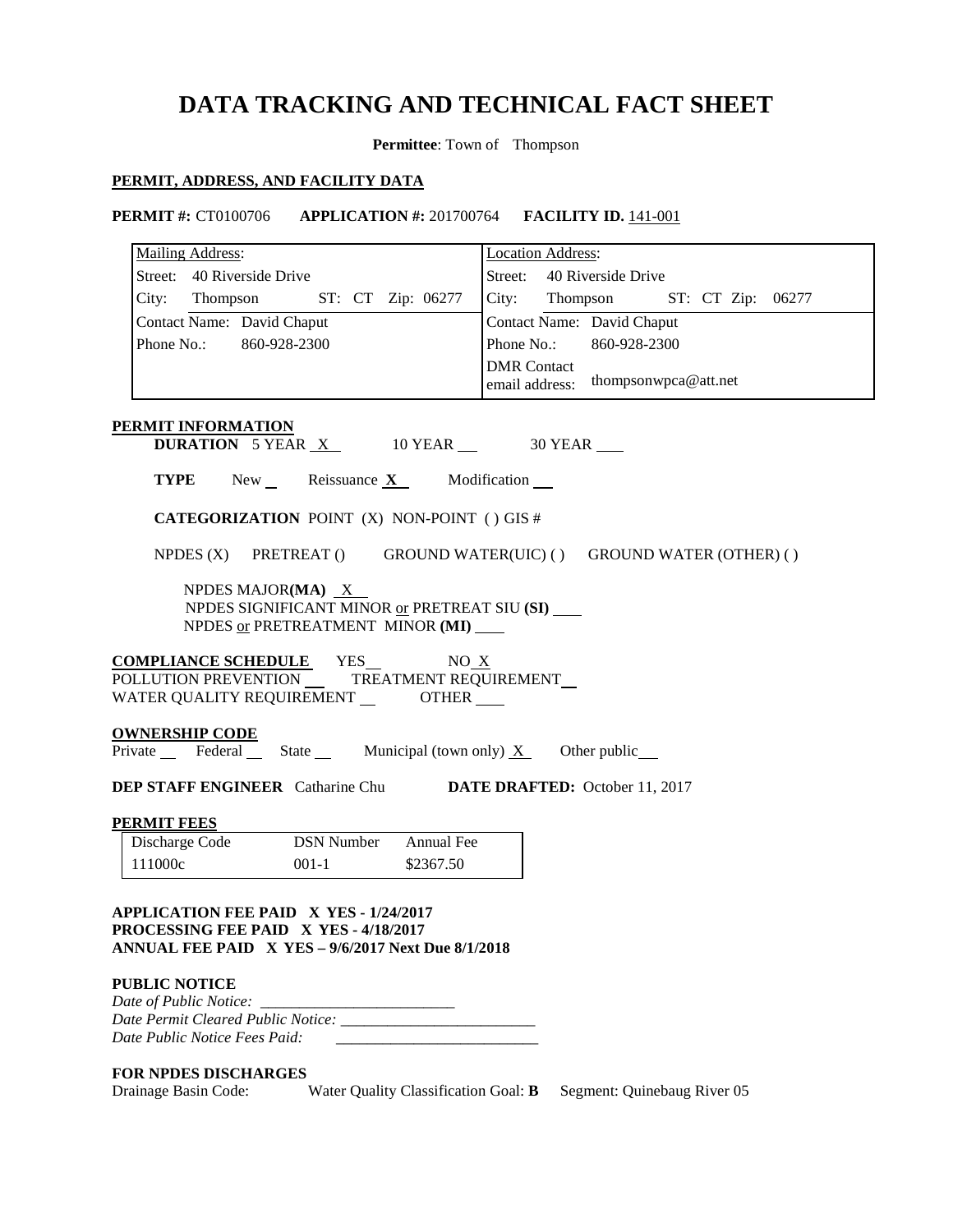### *NATURE OF BUSINESS GENERATING DISCHARGE*

*Municipal Sanitary Sewage Treatment* 

### *PROCESS AND TREATMENT DESCRIPTION (by DSN)*

*Secondary treatment with seasonal phosphorous removal and seasonal chlorination and declorination* 

### *RESOURCES USED TO DRAFT PERMIT*

- *\_X\_Federal Effluent Limitation Guideline <del>40CFR 133</del> Secondary Treatment Category*
- *\_\_ Performance Standards*
- *Federal Development Document* 
	- *name of category*
- *X Department File Information*
- *X Connecticut Water Quality Standards*
- *X Anti-degradation Policy*
- *Coastal Management Consistency Review Form*
- *Other - Explain*

### *BASIS FOR LIMITATIONS, STANDARDS OR CONDITIONS*

- *X Secondary Treatment (Section 22a-430-4(r) of the Regulations of Connecticut State Agencies)*
- *Case-by-Case Determination (See Other Comments)*
- *X In order to meet in-stream water quality (See General Comments)*
- *Anti-degradation policy*

### *GENERAL COMMENTS*

 *at 40 Riverside Drive, Thompson, CT 06277. The facility is designed to treat and discharge up to 1.35 million Conn. Gen. Stat. § 22a-430, the Department of Energy and Environmental Protection has issued the Town of renew its permit. The Department has made a tentative determination to approve the Town of Thompson's*  application and has prepared a draft permit consistent with that determination. *The Town of Thompson ("Permittee") operates a municipal water pollution control facility ("the facility") located gallons a day of effluent into Quinebaug River. The facility currently uses secondary treatment with seasonal phosphorous removal and seasonal chlorine disinfection to treat effluent before being discharged. Pursuant to Thompson a permit for the discharge from this facility. The Town of Thompson has submitted an application to* 

 *Recommended Water Quality Criteria.* The most significant changes from the current permit are the inclusion of aluminum monitoring to be consistent with *the most recent CT Water Quality Standards and iron monitoring to be consistent with EPA's National* 

### **SUMMARY OF COMMENTS RECEIVED DURING THE PUBLIC NOTICE PERIOD AND THE DEPARTMENT'S RESPONSES**

**□** *The Department has received no written comments on the proposed action. (REVIEW BY MANAGEMENT ONLY)* 

 *been made.* **□** *Staff has reviewed the written comments and responded to the comments, no significant permit changes have* 

**□** *The Department has received and Staff has reviewed written comments on the proposed action and made significant changes as follows:*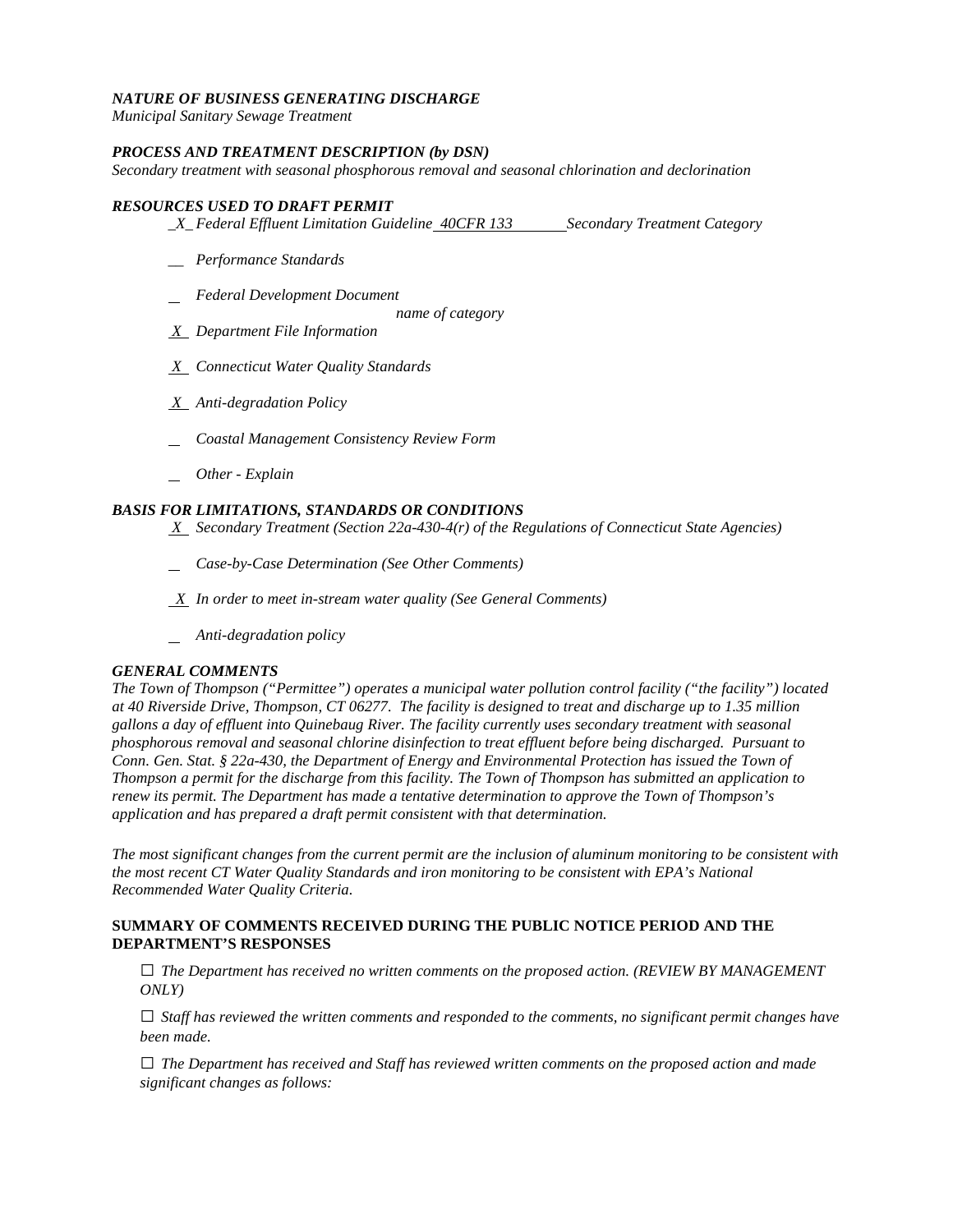### *SPECIFIC REQUIREMENTS OR REVISIONS*

*The Department reviewed the application for consistency with Connecticut's Water Quality Standards and determined that with the limits in the draft permit, including those discussed below, that the draft permit is consistent with maintenance and protection of water quality in accordance with the Tier I Anti-degradation Evaluation and Implementation Review provisions of such Standards.* 

 *Connecticut Water Quality Standards and criteria, pursuant to 40 CFR 122.44(d). Discharge monitoring data was consumption only) criteria, considering the zone of influence allocated to the facility where appropriate. In addition to this review, the statistical procedures outlined in the EPA Technical Support Document for Water Quality-based The need for inclusion of water quality based discharge limitations in this permit was evaluated consistent with evaluated for consistency with the available aquatic life criteria (acute and chronic) and human health (fish Toxics Control (EPA/505/2-90-001) were employed to calculate the need for such limits. Comparison of the attached monitoring data and its inherent variability with the calculated water quality based limits indicates a low statistical probability of exceeding such limits. Therefore, no water quality based limits were included in the permit at this time.* 

*A limit has been included in this permit to limit the phosphorus load this discharge is permitted for:* 

### *Phosphorus Permitting Approach*

*Phosphorus is a naturally occurring element that is essential to support plant growth. When present in excessive amounts, phosphorus can impair both aquatic life and recreational use of Connecticut's water resources. Excess nutrient enrichment is a serious threat to water quality in Connecticut. Excessive loading of phosphorus to surface waters as a result of discharges from wastewater treatment plants or non point sources such as runoff from urban and agricultural lands, can lead to algal blooms, including blooms of noxious blue green algae, reduction in water clarity, and in extreme cases depletion of oxygen, fish kills, and other impairments to aquatic life. Currently, 21 water body segments have been identified on Connecticut's List of Waters Not Meeting Water Quality Standards where nutrient enrichment is a contributing cause of the impairment.* 

 *phosphorus limits in non-tidal freshwater for industrial and municipal water pollution control facilities (WPCFs) The Connecticut Water Quality Standards (WQS) do not include numeric criteria for nutrients but rather incorporate narrative standards and criteria for nutrients. These narrative policy statements direct the Connecticut Department of Environmental Protection to impose discharge limitations or other reasonable controls on point and non point sources to support maintenance or attainment of designated uses. In the absence of numeric criteria for phosphorus, the Department has developed an interim nutrient management strategy for freshwater non-tidal streams based on the narrative policy statements in the WQS to meet the pressing need to issue NPDES permits and be protective of the environment. The strategy includes methods that focus on phosphorus because it is the primary limiting nutrient in freshwater systems. These methods were approved by the United States Environmental Protection (EPA) in their letter dated October 26, 2010 as an interim strategy to establish water quality based national pollutant discharge elimination system (NPDES) permits.* 

*The method in the interim strategy uses best available science to identify phosphorus enrichment levels in waste receiving rivers and streams that adequately support aquatic life uses. The methodology focuses on algal communities as the key aquatic life nutrient response variable and phosphorus enrichment factors that represent significant changes in communities based on data collected statewide. Ongoing work is currently being conducted to refine the approach through additional data collection and by expanding the methodology to include non-waste receiving streams. It is expected that the ongoing work will lead to numeric nutrient criteria for all freshwater rivers and streams in the next WQS review cycle. The current approach provides for a major statewide advancement in the level of phosphorus control that is expected to meet all freshwater designated uses. The adaptive nature of Connecticut's strategy allows for revisions to permit limits in future permit cycles without delaying action that we know needs to be taken today.* 

*The current approach follows a watershed based framework incorporating many of the elements from the U.S. EPA Watershed –Based National Pollutant Discharge Elimination System (NPDES) Permitting Technical Guidance (2007). Consistent with the 2007 Guidance, the approach "explicitly considers the impact of multiple pollutant sources and stressors, including nonpoint source contributions, when developing point source permits". Expected current conditions are based on the probability of excess phosphorus export from land cover and municipal and industrial facilities in the upstream drainage basin. Connecticut's policy for phosphorus management is translated into a numeric expression through geo-spatial and statistical analyses that determines the maximum acceptable*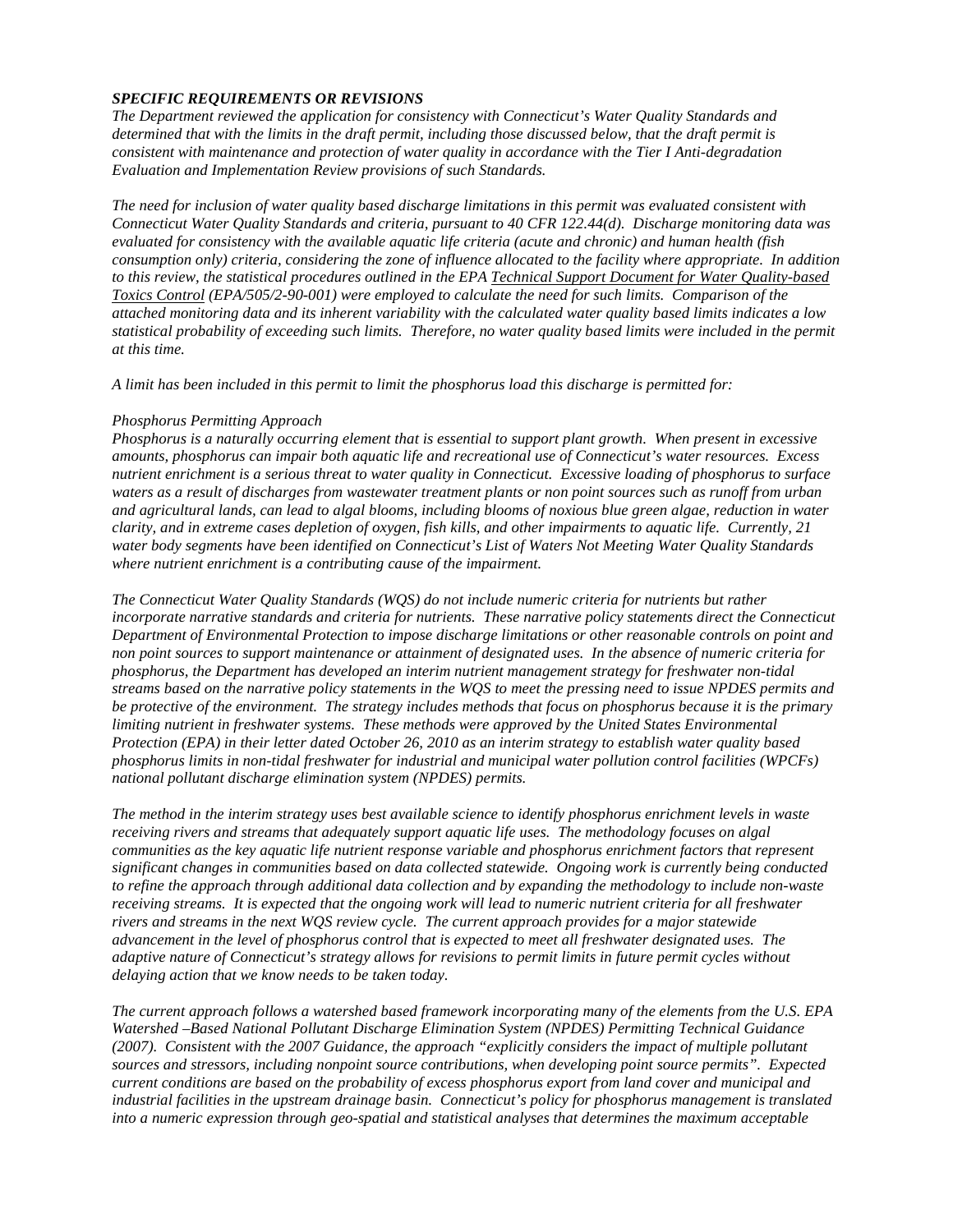*seasonal phosphorus mass load per unit area of watershed contributing flow to the point of assessment.* 

*conditions and impacts to aquatic life uses. The goal of the interim strategy is to achieve or maintain an enrichment factor (EF) of 8.4 or below throughout a watershed. An EF is representative of the amount of anthropogenic phosphorus loading to river and streams. It is calculated by dividing the current total seasonal phosphorus load by a modeled total phosphorus load under complete forested conditions at a particular point along the river. An enrichment factor is representative of the amount of anthropogenic phosphorus loading to rivers and streams. The goal of an 8.4 enrichment factor represents a threshold at which a significant change is seen in the algal communities indicating highly enriched* 

 *phosphorus is more likely to be taken up by sediment and biomass because of low flow and warmer conditions. considered normal use of the land recognizing that humans are part of the environment. conditions and impacts to aquatic life uses. The analysis was conducted using benthic algae collected in rivers and streams throughout CT under varying enrichment conditions. The approach targets the critical 'growing' season (April through October) when During winter months aquatic plants are dormant and flows are higher providing constant flushing of phosphorus through aquatic systems with a less likely chance that it will settle out into the sediment. Limiting the phosphorus export from industrial and municipal facilities offers a targeted management strategy for achieving aquatic life designated uses within a waterbody. The export of some phosphorus from facilities and other land sources is* 

 *current degree of enrichment of the receiving water body at the point of discharge and the facilities contribution to the total watershed enrichment at the point of discharge. Thompson WPCA Permit Requirements A seasonal load was established by the Department for each facility discharging to non-tidal waters based on the* 

*A nutrient watershed analysis was conducted for the Quinebaug River watershed below facilities discharging phosphorus into the river. The facilities discharging to the river include Quinebaug River Basin: Thompson WPCF, Putnam WPCF, Killingly WPCF, Plainfield North WPCF, Plainfield Village WPCF, Griswold (Jewett City) WPCF. The seasonal (April 1st through October 31st) nutrient loading from each facility discharging to the watershed was reduced to achieve an enrichment factor of 8.4 or lower throughout the river.* 

 *multiplied by the average seasonal flow of 0.36 MGD. When this strategy is fully implemented by combining The current enrichment factor at the Thompson WPCF discharge is 5.8. The final proposed seasonal load allocation for Thompson is 2.1lbs/day. This load equates to a proposed treatment performance level of 0.7mg/L reductions at all facilities located in the same watershed, the NPDES load in the Quinebaug River will be reduced by 63.43%.* 

in the attainment and maintenance of all designated uses for the water body when the strategy is fully implemented. *stringent water quality goal. Federal regulations at 40 CFR 122.44(d) indicate that permit issuers are required to determine whether a given point source discharge causes, has the reasonable potential to cause, or contributes to an in-stream excursion above a narrative or numeric criteria within a State water quality standard after consideration of existing controls on point and non-point sources of pollution. If a discharge is found to cause an excursion of a numeric or narrative state water quality criterion, NPDES regulations implementing section 301(b)(1)(C) of the Clean Water Act provide that a permit must contain effluent limits as necessary to achieve state water quality standards. The limit in the permit and the strategy are consistent with the narrative policy statements in the CT WQS and are expected to result*  If the Department develops numeric criteria in the future, or it is found that the current limit under the strategy is not sufficient to achieve designated uses, the goal will be modified and the WPCF will be expected to meet the more

stringent water quality goal.<br>Translating the average performance level of 2.1 lbs/day into enforceable permit limits requires consideration of *effluent variability and frequency of monitoring in order to comply with federal permitting regulations. The procedure used is as follows:* 

*1. Consider the proposed treatment performance level (0.7 mg/L) to be equivalent to the Long Term Average (LTA)* 

*2. Calculate the Maximum Daily Limit by multiplying the LTA by the 99th percentile LTA Multiplier appearing in Table 5-2 of the Technical Support Document (page 103 of EPA/505/2-90-001) corresponding to a CV of 0.6% to account for effluent variability:*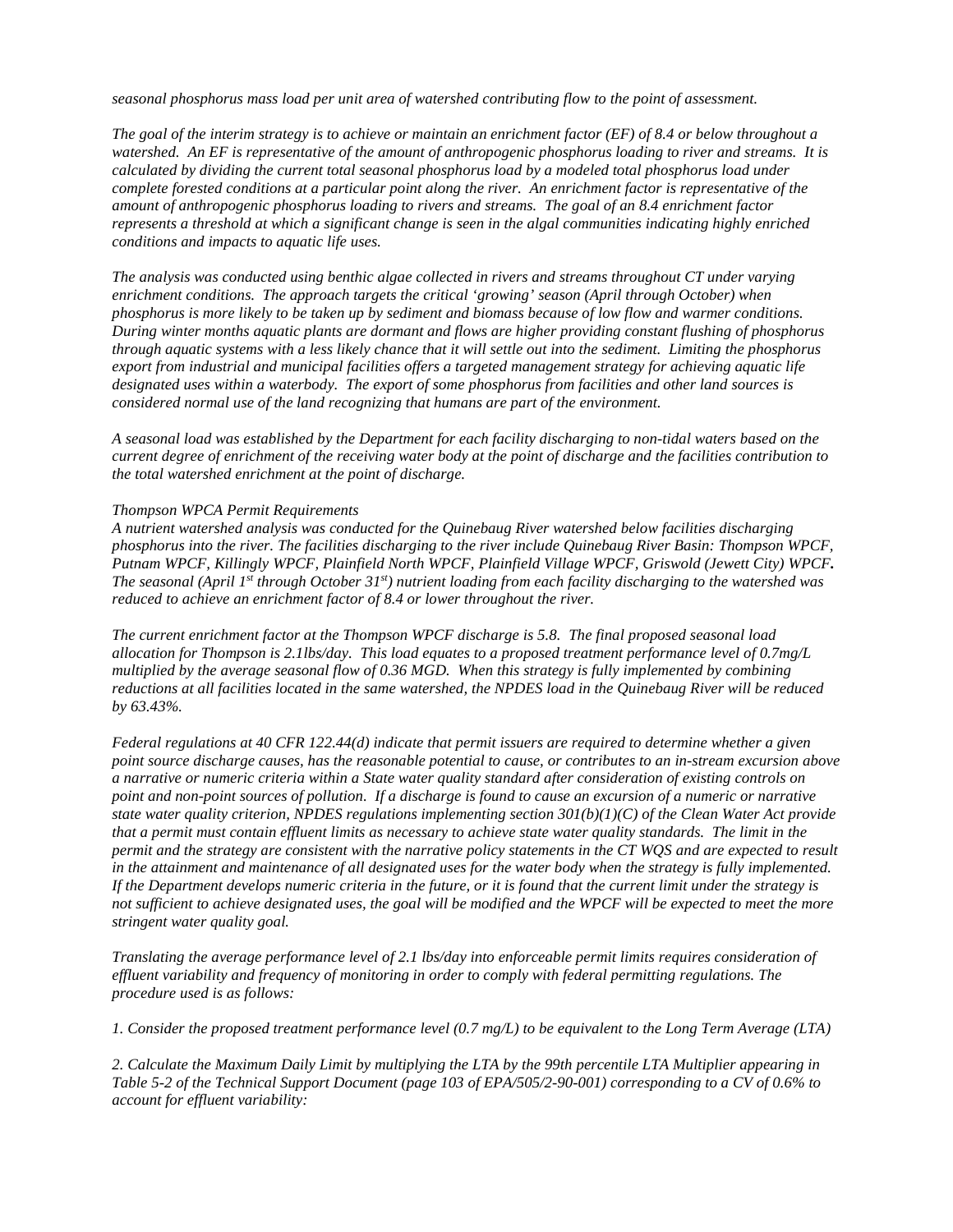*Maximum Daily Limit: 0.7 mg/L \* 3.11 = 2.18 mg/L* 

*3. Calculate the Average Monthly Limit by multiplying the LTA by the 95th percentile LTA Multiplier appearing in Table 5-2 of the Technical Support Document corresponding to a CV of 0.6% to account for effluent variability and either n=4 samples/month or n=10 samples/month as appropriate for the facility to account for the precision of estimating the true monthly average based on an average for the days the effluent was sampled:* 

 *Average Monthly Limit= 0.7 mg/l X 1.55 = 1.09 mg/l* 

*Average Daily Load = 2.10 lbs/day Maximum Daily Limit = 2.18 mg/L Average Monthly Limit = 1.09 mg/L Summary of Limits for Thompson WPCF: Total Seasonal Load = (2.10 lbs/day \* 214 Days/Season) = 449.4 lbs* 

With respect to the foregoing summary of limits, it should be noted that compliance with the Maximum Daily Limit *or the Average Monthly Limit during the time the seasonal load limit is calculated will not ensure compliance with the Total Seasonal Load limit. For example, if the Permittee discharged phosphorus at the maximum permitted by either the Maximum Daily Limit or the Average Monthly Limit throughout the time that the seasonal load is calculated, the Permittee would exceed the Total Seasonal Load limit. For this reason, the Permittee must monitor compliance with the Total Seasonal Load limit independent of its compliance with the Maximum Daily Limit and the Average Monthly Limit.* 

*WATER QUALITY LIMIT CALCULATIONS* 

*See attached*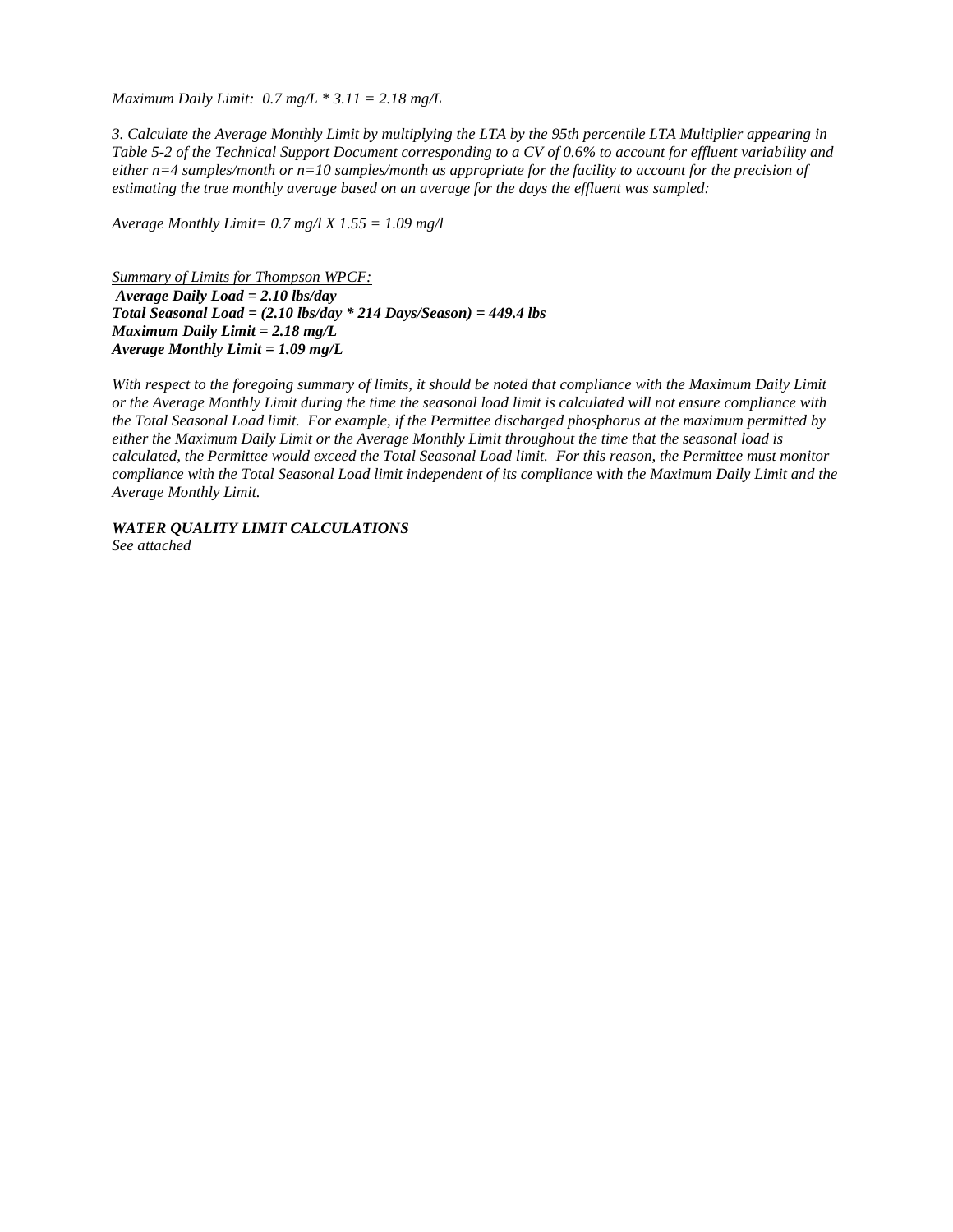

79 Elm Street • Hartford, CT 06106-5127 www.ct.gov/deep Affirmative Action/Equal Opportunity Employer

 $\mathcal{W}_{\mathcal{A}_1}$ 

I i.

### **Notice of Tentative Determination to Approve NPDES Permit Renewal Applicant: Town of Thompson Application No. 201700764 City/Town: Thompson**

The Commissioner of the Department of Energy and Environmental Protection ("DEEP") hereby gives notice that a tentative determination has been reached to approve the following application.

| Applicant's Name and Address: | Town of Thompson<br>40 Riverside Drive<br>Thompson, CT 06277 |
|-------------------------------|--------------------------------------------------------------|
| Contact Name and Phone No.:   | $(860)$ 928-2300<br>David Chaput                             |
| Type of Permit and #:         | <b>NPDES - CT0100706</b>                                     |
| Type of Facility:             | Domestic Wastewater Treatment                                |
| <b>Facility Location:</b>     | 40 Riverside Drive, Thompson, CT 06277                       |
| Facility design capacity:     | 1.35 million gallons per day                                 |

COMMISSIONER'S FINDINGS/REGULATORY CONDITIONS.

The applicant has previously received a permit from the Department of Energy and Environmental Protection ("Department") authorizing the discharge of up to an annual average daily design flow of 1.35 million gallons a day of secondary treated municipal wastewaters to the Quinebaug River. The applicant has submitted an application to renew its existing permit. This renewal application is the subject of this notice. Ń,

### THE DRAFT PERMIT

The Department has prepared a draft permit consistent with the tentative determination to approve Town of Thompson's renewal application. This draft is available on the public participation section of the Department's website. In accordance with Sections 22a-430-4(1) and 22a-430-4(r) of the Regulations of Connecticut State Agencies (RCSA), the draft permit contains effluent limitations that meet Connecticut's Water Quality Standards for the following: Biochemical Oxygen Demand (5 day), chlorine, escherichia coli, flow, pH, total phosphorus, and total suspended solids.

### INFORMATION REQUESTS/PUBLIC COMMENT

This application has been assigned No. 201700764; please use this number when corresponding with DEEP regarding this application. Interested persons may obtain copies of the application